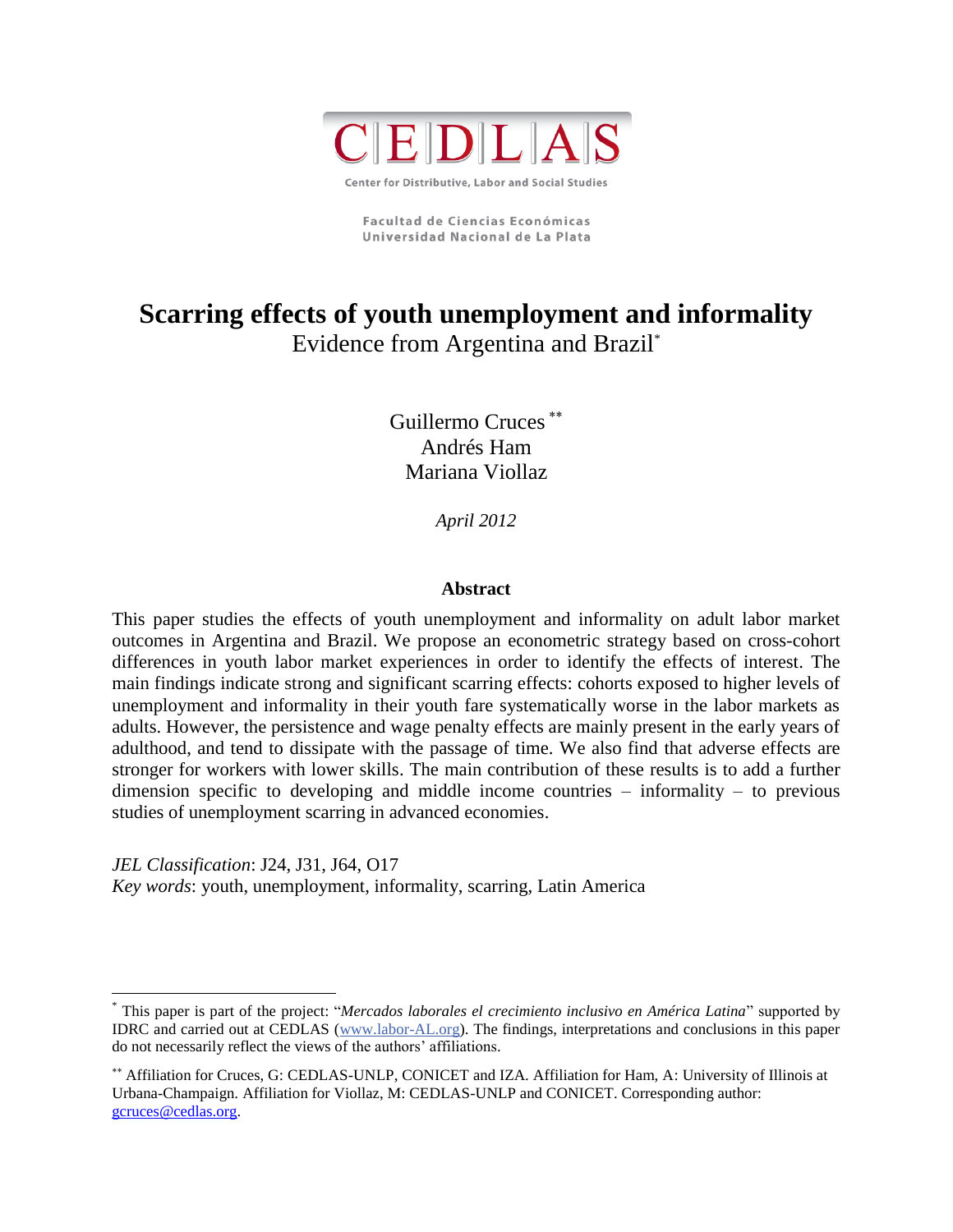# **1. Introduction**

 $\overline{a}$ 

Previous research on the labor market outcomes for young individuals is suggestive that these workers tend to fare worse than adults. In particular, young workers earn lower wages, face higher unemployment and have less access to formal jobs (Freeman and Wise, 1982; Weller, 2007; Bassi and Galiani, 2009). These results are not unusual at the beginning of the labor market career when workers go to a search process that may result in high job turnover and spells of unemployment. However, these findings have generated substantial interest in determining whether these conditions have lasting effects into adulthood (usually referred to as "scarring"), or whether they gradually fade away and only temporarily "blemish" working lives (Ruhm, 1991).

Possible explanations for the scarring effect of past labor market experiences can be found in the human capital theory (Becker, 1994). The depreciation of firm-specific human capital and the deterioration of general skills associated to a spell of unemployment can lead to lower future wages and lower chances of finding employment. Since productivity is not perfectly observable, those individuals with a history of unemployment may face a reduced probability of matching or a lower wage offer if the employer uses this information as signaling low productivity (Lockwood, 1991). Theories of job matching maintain that the unemployed may face an increased probability of return to the labor market in a lower paid position suffering a cost-of-job loss (Pissarides, 1994). Other explanations for the scarring effect are related to psychological discouragement or habituation effects (Clark et al., 2001).

Most of the scarring literature has focused on the consequences of youth unemployment on developed countries, finding that prolonged exposure to unemployment is associated with higher future unemployment and lower wages<sup>1</sup>. However, in Latin American countries the unfavorable conditions faced by young workers are not necessarily limited to unemployment. For instance, most young workers begin their labor market experience in informal jobs (Hemmer and Mannel, 1989). These jobs have lower wages and are exempt from labor regulations and workplace benefits when compared to the formal sector (Maloney, 2004). Notably, while informality may be expected to be scarring based on these stylized facts, recent evidence has suggested that this sector may actually serve as some sort of informal job training. Therefore, early experiences in

 $1$  Section 2 reviews the literature on the relationship between youth labor market experiences and adult outcomes.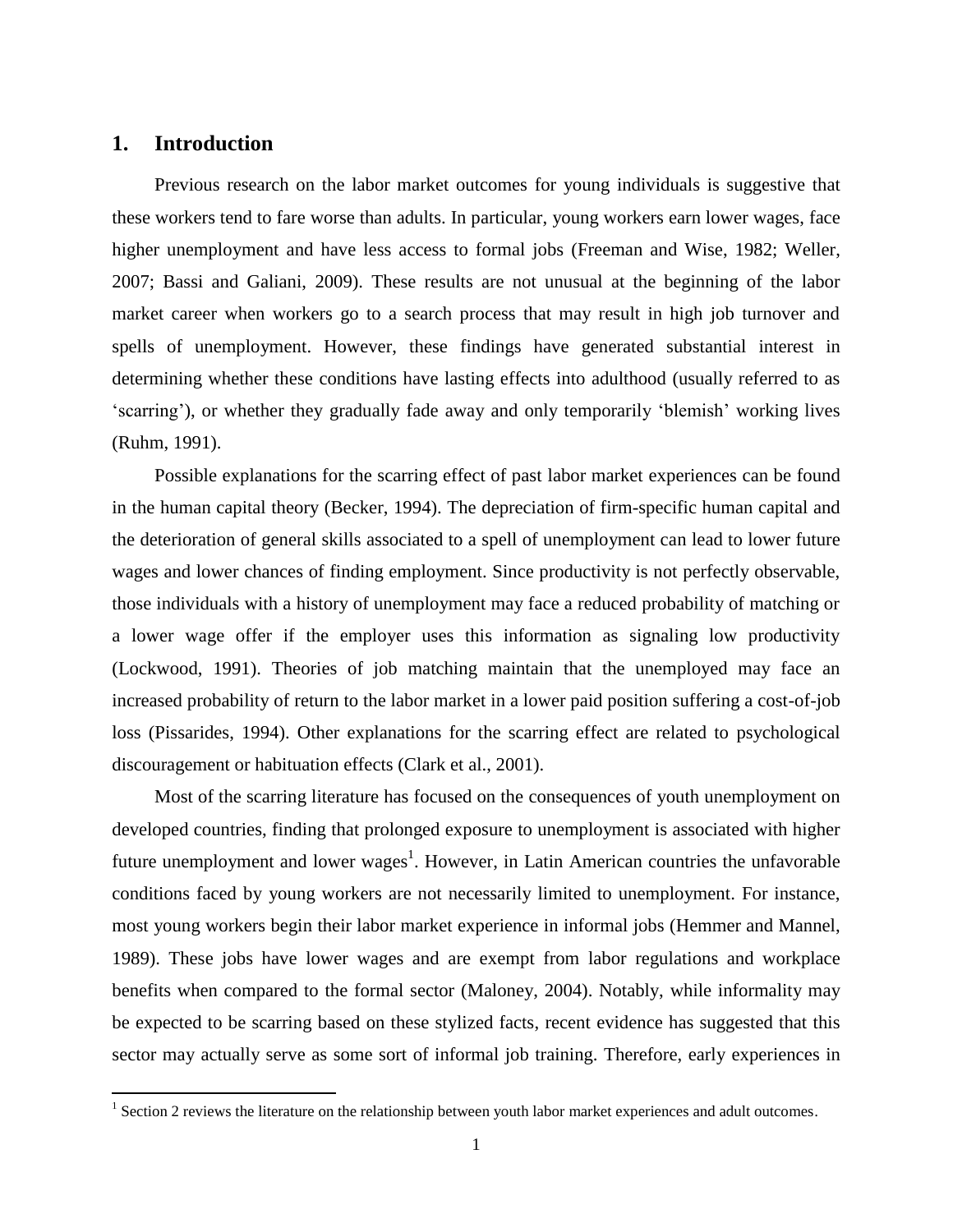the informal sector need not harm an individual"s career path in terms of employment prospects or wages (Bosch and Maloney, 2010; Cunningham and Bustos, 2011).

In this context, this study aims to contribute to the literature on the role of the early career labor market experiences on adult outcomes by analyzing how unemployment and informality during youth are related to adult unemployment, informality and wages in Argentina and Brazil. The estimates will provide empirical evidence on scarring from youth in a region where less work has been carried out. This lack of evidence mostly responds to the requirement of longterm panel data to measure scarring. However, this information is not widely available in Latin America. This study proposes a suitable alternative, since the analysis may be feasibly conducted using pseudo-panels which track birth cohorts. Thus, we use cross-cohort differences as the main source of variability for identification, in contrast to previous studies that rely on different individual labor market experiences within a single cohort.

The main findings show that youth unemployment and informality do have effects on adult labor market outcomes. The state dependence and wage penalty effects are mainly present in the early years of adulthood and tend to disappear with the passage of time. These results are also different for adult individuals of different skill levels. Those with lower skills experience higher wage losses and larger persistence effects.

The rest of this paper is organized as follows. The next section reviews the available literature on the relationship between youth labor market experiences and adult outcomes. Section 3 introduces the data and Section 4 the estimation framework. Section 5 presents a descriptive analysis of the main labor market trends for the selected cohorts. Section 6 tests for evidence of an empirical relationship between youth unemployment and informality on several adult labor market outcomes. The last section concludes by drawing together the findings and discussing their potential policy implications.

# **2. Literature Review**

The school-to-work transition remains an important issue in developed and developing countries. In general, this research suggests that early experiences in the labor market shape individuals" paths when they become full-time employed adults (Nordstrom, 2011). In particular, the majority of studies have focused on the effect of job stability (or "churning"), unemployment,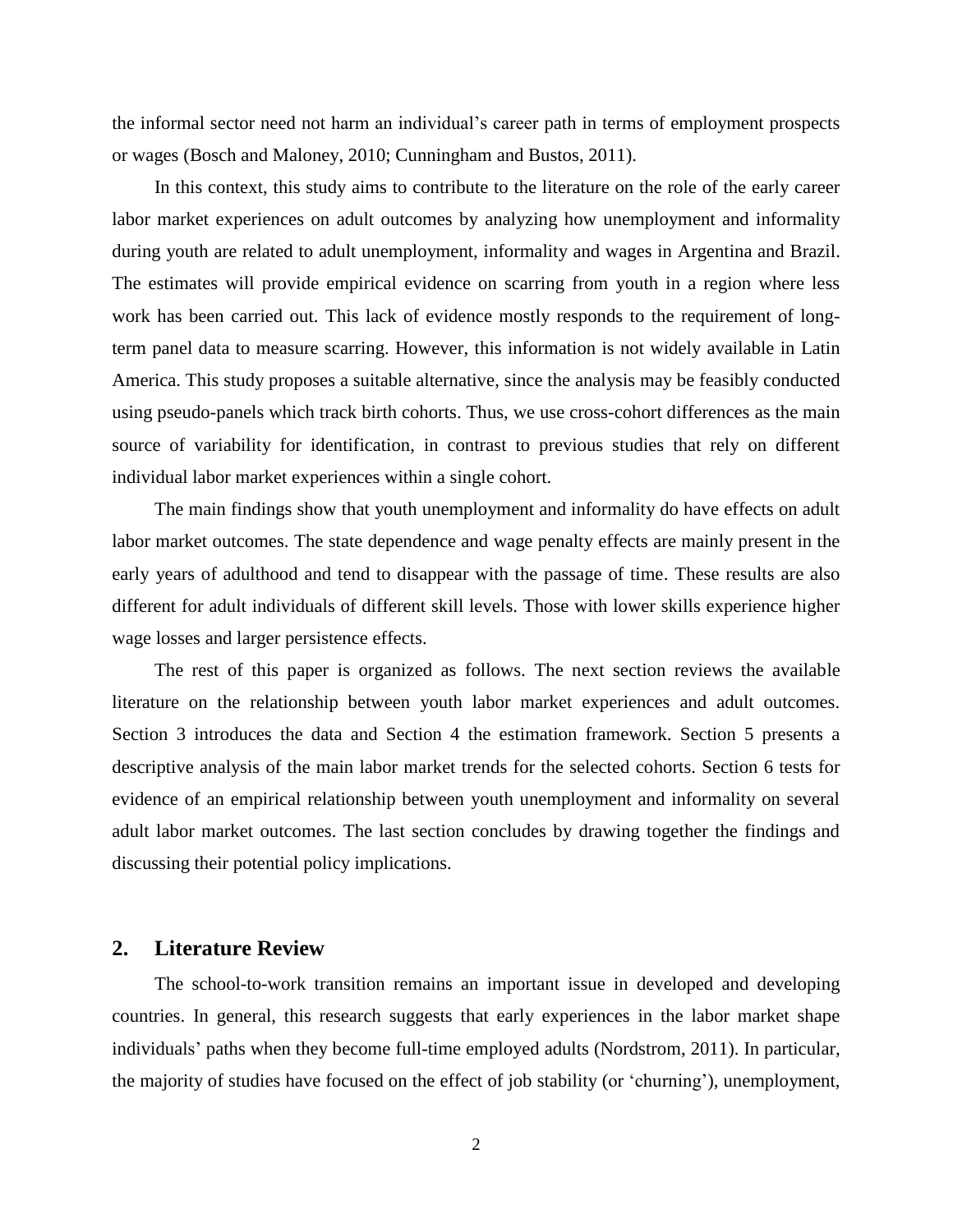and more recently, the type of employment into which young workers are generally inserted – formal or informal– on adult outcomes such as wages and employment (or unemployment) prospects.

Job stability during the initial years of employment and its consequences have been studied by Holzer and LaLonde (1999), who find that increased tenure has a positive short-term effect on employment for young workers, since instability usually declines as workers grow older. They argue that churning amongst young workers is mostly due to the difficulty of finding a proper employment match in the first job. In fact, Neumark (2002) suggests that the earnings gain associated with one additional year of experience for young workers lies between 7-13% for men and 12-24% for women in the US, which may reveal that obtaining a good match instead of shopping around has its advantages.

Several studies have also focused on the consequences of unemployment on future unemployment and subsequent earnings at all ages, with mixed evidence.<sup>2</sup> For instance, Ruhm (1991) initially found no evidence of unemployment scarring using data from the Panel Study of Income Dynamics (PSID) for all workers. However, Jacobson et al. (1993) do find that displaced workers present evidence of scarring and that this effect is relatively stable across the age locus. However, since unemployment is higher during youth, several authors have questioned whether scars from joblessness in this period are more relevant.

This research has found significant evidence of a relationship between youth unemployment and future labor market outcomes. However, Gregory and Jukes (2001) make the distinction that unemployment by itself is not the most relevant cause of lower future earnings, but unemployment duration. In particular, they find that a one-year spell implies a wage penalty of 10 percentage points for British men, which is also found by Gregg (2001). Arulampalam (2000) looks at the effects of unemployment on re-employment wage using the British Household Panel Survey. He finds that an unemployed individual on returning to work will earn about 6% less in the first year and 14% less in the fourth year. Fairlie and Kletzer (2003) estimate the (annual) wage loss from exposure to unemployment for men and women using the National Longitudinal Survey of Youth and they show that it is 9% and 12.5%, respectively. Gregg and Tominey (2005) find more pessimistic results: that longer spells of unemployment in Britain have a wage penalty of 9-21% up to twenty years later. Mroz and Savage (2006) show

 $\overline{a}$ 

<sup>&</sup>lt;sup>2</sup> See Arulampalam et al. (2001) for a review of unemployment scarring.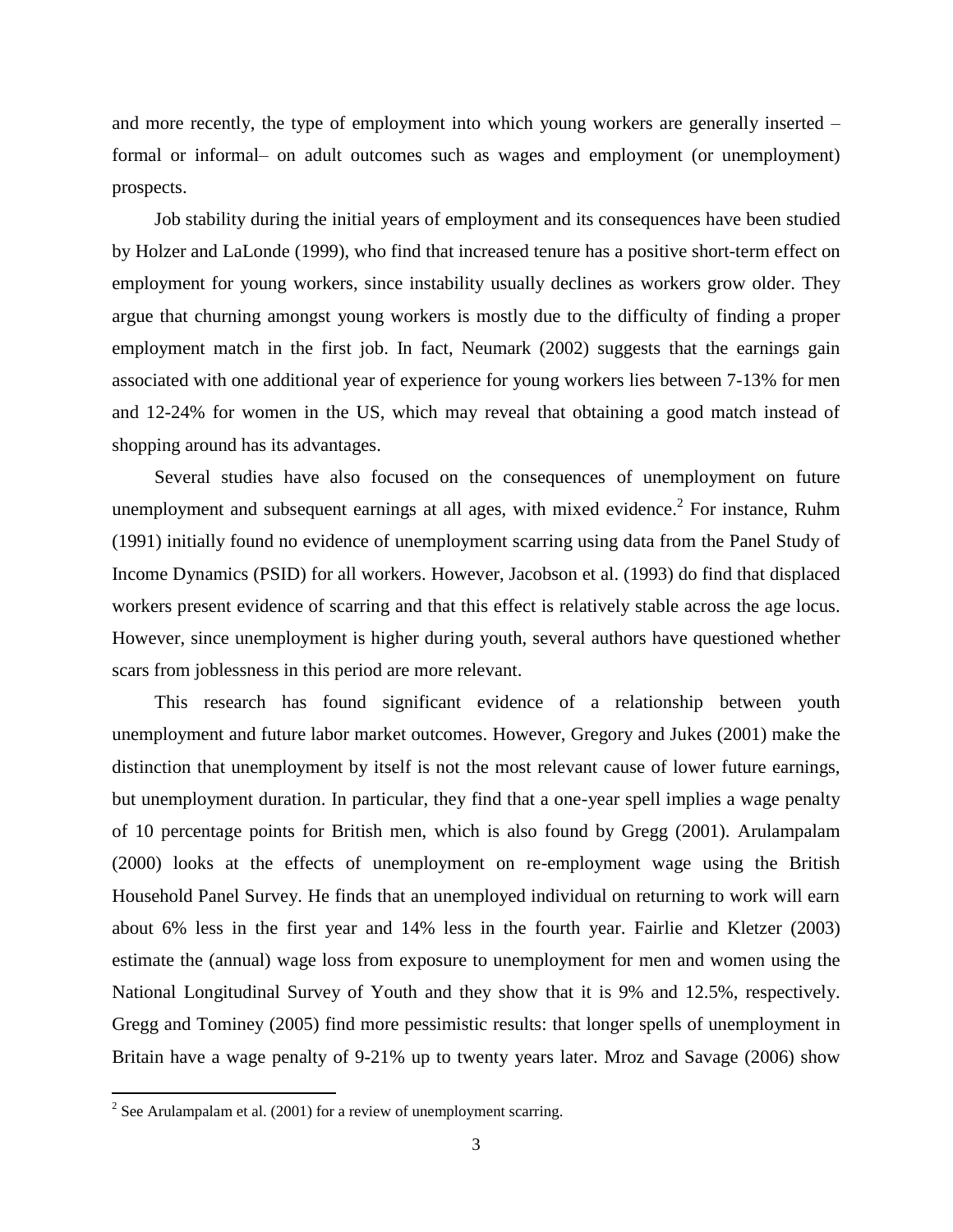that early unemployment affects both future job displacement and earnings up to ten years after youth in the US. Using a multivariate duration model that controls for selection on observables and unobservables, Cockx and Picchio (2011) find that prolonging unemployment drastically decreases the chances of finding employment, but hardly affects the wage in subsequent employment among young individuals who are already long term unemployed in Belgium.

Nilsen and Reiso (2011) analyze the relationship between past unemployment and future labor market status (unemployed or out of the labor force) using a panel data of young workers from Norway. They use a nearest-neighbor propensity score matching method to balance their treatment and control groups and find that unemployment leaves young workers with long term scars that decrease over time. Burgess et al. (2003) examine whether aggregate unemployment at entry into de labor market impacts on later unemployment in Britain. Using a pseudo-panel approach they find evidence of adverse effects for the unskilled and small beneficial effects for the more skilled individuals.

The scarring effects from youth are not limited to instability and unemployment. A series of recent studies have also begun to place attention on the effects of the first job held during youth. Mainly, this literature has focused on the effect of having an informal job on future employment prospects and wages. Young workers (mostly in developing countries), usually begin their labor market experience in informal jobs (Hemmer and Mannel, 1989). In theory, expectations would lead to assume that an initial employment experience in the informal sector may perpetuate informality and hinder future earnings, since the probability of migration to the formal sector is generally low as are the wages paid in that sector (Perry et al., 2007). However, the evidence remains inconclusive on this matter and has been identified as a key area for further research (Maloney, 2004). Some of the studies in this direction include Bosch and Maloney (2010), who find that the informal sector provides young workers with training and experience for better jobs that they could not obtain right out of school. Cunningham and Bustos (2011) support this claim, arguing that young workers are only temporarily employed in the informal sector and then move on to formal jobs once the premiums placed on health benefits and job stability increase as they establish families. Moreover, they find that initiating the labor market experience in the informal sector does not necessarily imply that workers will remain in that sector, at least not permanently.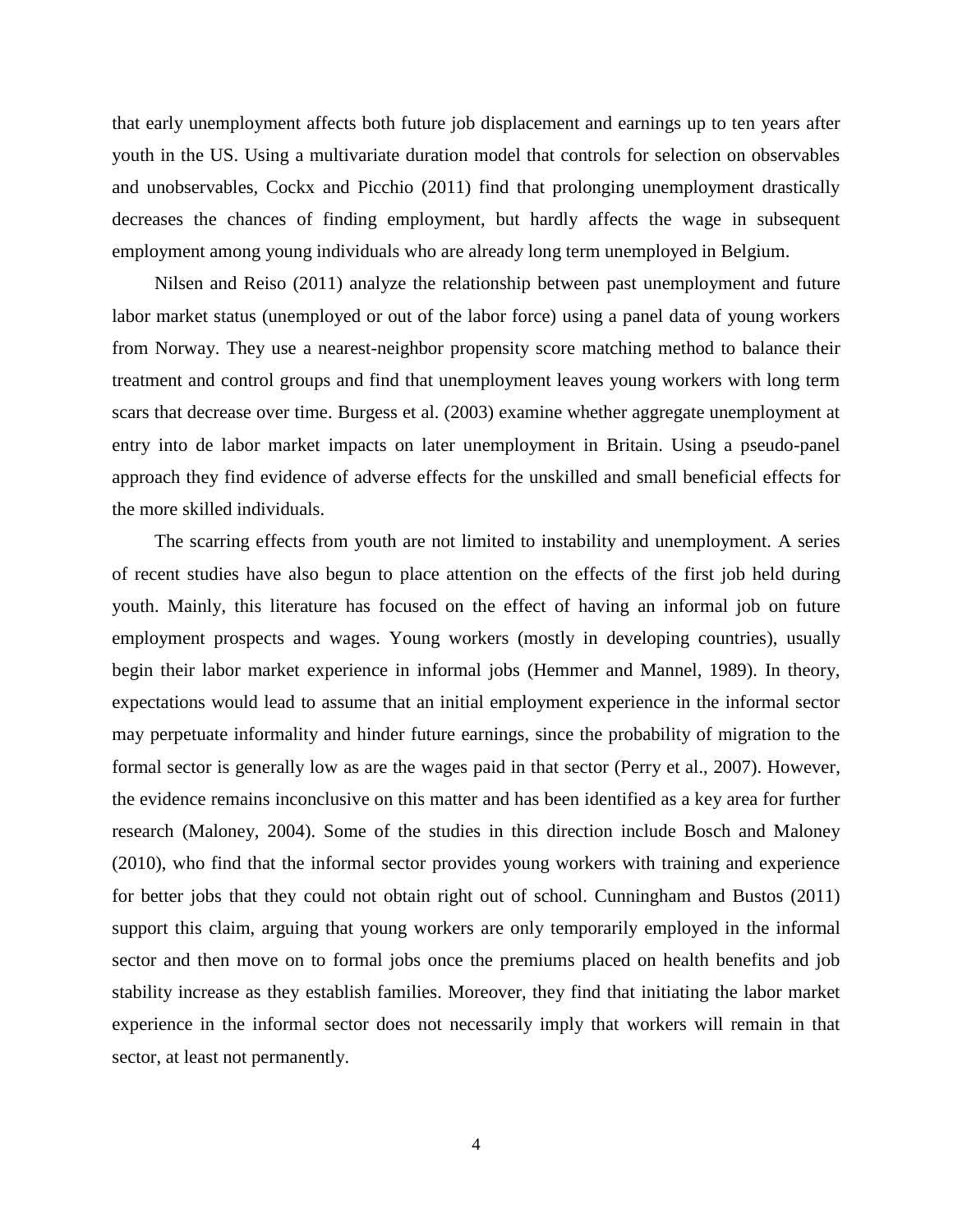In summary, the previous literature suggests that early labor market experiences matter. However, there are still some topics to address. First, while there is predominant evidence of scarring for developed countries, evidence for developing countries and mainly Latin America is less available. Youth experiences are particularly important in Latin America, since the population in this region is relatively young on average (Brea, 2003). Second, while informality may not be a significant concern in the US and OECD countries, Latin America has experienced a large increase of the informal sector in the last decades (Gasparini and Tornarolli, 2009). Third, the potential effects of youth insertion into the labor market are even more interesting in the aftermath of the global recession, which some argue may have lasting consequences on those currently entering the labor market (Bell and Blanchflower, 2010). This paper contributes to these discussions by analyzing unemployment and informality scarring for two Latin American countries, Argentina and Brazil. The findings will provide evidence on the labor market experience of the youth and its future outcomes as adults, providing a backdrop to frame the potential effects of the current aggregate labor conditions in the region on those currently entering the labor force.

# **3. Data**

 $\overline{a}$ 

## **3.1 Household surveys**

The estimates in this paper are drawn from a large database of household surveys, the Socio-Economic Database for Latin America and the Caribbean-SEDLAC (CEDLAS and World Bank, 2011), compiled and homogenized by CEDLAS (Universidad Nacional de La Plata) and the World Bank's LAC poverty group  $(LCSPP)$ .<sup>3</sup> These surveys have the advantage of being comparable between countries, since most of the variables are homogenized using the methodology in Gasparini  $(2011)$ .<sup>4</sup> For this study, we select a time series of household surveys from Argentina and Brazil that include complete information on labor market variables such as informality<sup>5</sup>, employment status and wages since the early 1980s.

 $3$  See  $\langle \frac{http://sedlac.econo.unlp.edu.ar/eng/index.php>}{http://sedlac.econo.unlp.edu.ar/eng/index.php>}.$  $\langle \frac{http://sedlac.econo.unlp.edu.ar/eng/index.php>}{http://sedlac.econo.unlp.edu.ar/eng/index.php>}.$  $\langle \frac{http://sedlac.econo.unlp.edu.ar/eng/index.php>}{http://sedlac.econo.unlp.edu.ar/eng/index.php>}.$ 

<sup>&</sup>lt;sup>4</sup> The methodology aims to generate maximum homogeneity, although some surveys are not entirely comparable. In this paper, all variables used are comparable unless otherwise noted.

<sup>&</sup>lt;sup>5</sup> We use the legalistic perspective of informality and classify a worker as informal when he does not possess the right to receive a pension when retired.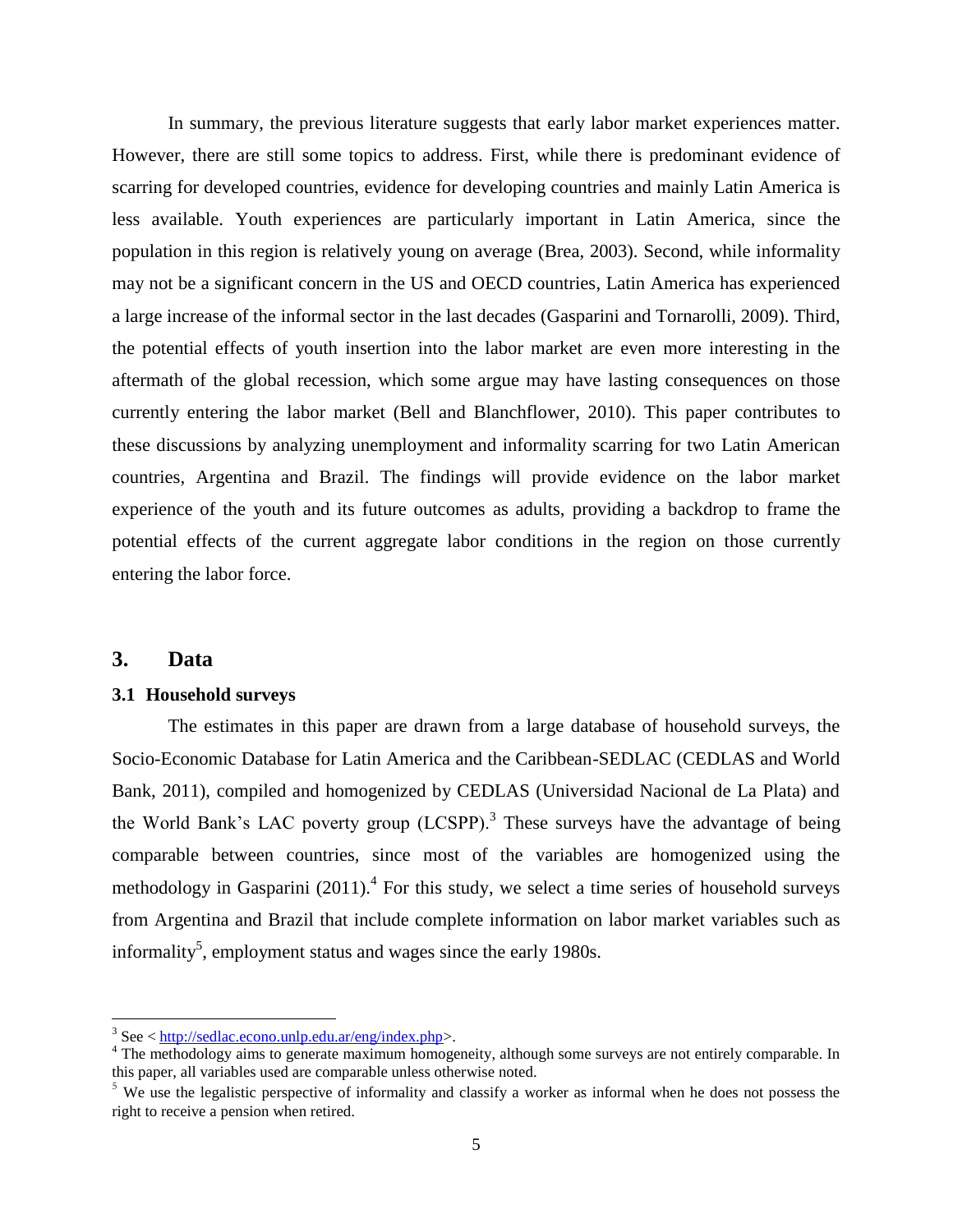Argentina and Brazil provide an excellent framework to study the role of early labor market experiences on adult outcomes in Latin America. First, the availability of an extended time series of household surveys allows us to construct birth-cohorts from youth into adulthood, covering a large part of adult working life. Second, in these countries young individuals have experienced high levels of unemployment and informality. Therefore, the evaluation of the potential effects of youth insertion into the labor market is an interesting topic of analysis from a policy perspective. The prevention of youth unemployment and informality may have a long lasting effect, preventing actual and future unemployment or informality for young individuals if it succeeds or generating long run costs if it fails.

Table 1 lists the specific surveys used in the analysis spanning from 1980 (1981) to 2010 (2009) in Argentina (Brazil). This framework, which comprises 25 years for each of the countries, provides the opportunity to assess both short and long term consequences of youth labor market experiences on adult outcomes.

Since the Argentinean household survey was conducted only in the Greater Buenos Aires area during the eighties, we restrict the analysis to this geographic region for the whole period. The number of surveyed individuals went from 12,355 in 1980 to 16,505 in 2010 in the Greater Buenos Aires. In Brazil, the number of individuals covered by the survey was of 482,198 in 1981 and 399,387 in 2009.

#### **3.2 Constructing cohorts**

The analysis of the relationship between past labor market experiences on adult labor market outcomes requires tracking individuals over time. Although the available data does not have a panel structure, we can track cohorts of individuals, with cohorts defined according to their year of birth, or more conveniently, by their age in 1980 (Argentina) or 1981 (Brazil).

Table 2 defines the selected cohorts and describes their aging process throughout the timeframe. The first cohort is comprised of individuals born in 1965 (Argentina) or 1966 (Brazil), who are aged 15 in the first available survey (1980 in Argentina and 1981 in Brazil). The second cohort contains individuals born in 1966 (Argentina) or 1967 (Brazil) who are aged 15 in the second available survey. The following cohorts are defined in the same manner as more data become available. In the last period of observation we have individuals between 35 and 45 years old in the case of Argentina or between 34 and 44 in the case of Brazil. We define youth as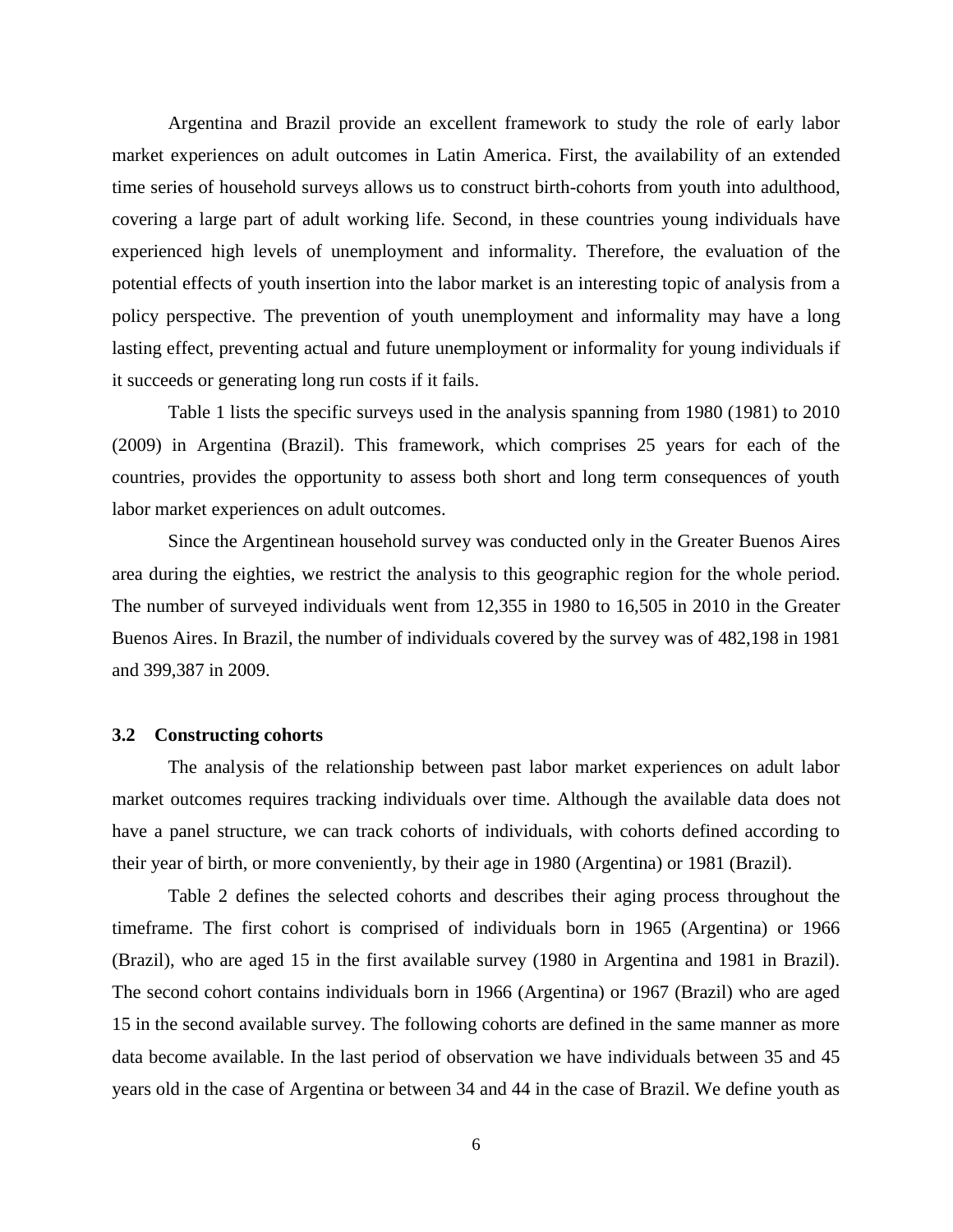ages 15-24, and adulthood as 25 or older. Therefore, we can learn about youth labor market experiences for individuals in each birth cohort. Table 3 presents the number of individuals in some of the cohort/year cells.

To avoid potential biases from individuals still in school, the sample does not include those who are still attending formal education, who do not earn wages and individuals with incomplete or invalid data on the variables of interest. We also restrict the sample excluding those who are self-employed due to the potential problems associated to the measurement of hourly wages and their informality status for this employment category. Following Deaton and Paxson (1994), we average the variables of interest by age of individuals for each year of data, and then track the sample one year older in the next survey according to the aging process shown in Table 2. In this way, we can follow cohort means for twenty five years for each birth cohort of individuals.

#### **3.3 Between-cohort identification**

This data allows identifying whether the experiences of each cohort in their youth show evidence of lasting impact on adult labor market outcomes. Certainly, while observing trajectories on individual-level panel data would be ideal, the availability of this kind of information in the region is limited. In turn, cross-sectional data are recollected periodically in most Latin American countries, regularly twice a year or at least annually. Therefore, repeated cross-sections for a long timeframe present a unique opportunity to study the dynamic process of scarring from youth experiences in Argentina and Brazil. To this end, we use between-cohort variation for identification in contrast to previous studies that rely on different individual labor market experiences within a single cohort.

The use of variation in labor market experiences at cohort level as the main source of variability relies on the assumption that employers can substitute between individuals of different ages at each point in time. Note that this assumption does not apply to a labor market that exclusively employs a single cohort like the youth labor market (Burgess et al., 2003). However, in this paper we define youth from 15 to 24 years old and the cohorts are defined as just 1-year band, allowing the substitution in this age range in the youth labor market.

Another important feature of the cohort analysis is the response of labor market outcomes to cohort size. For instance, smaller cohorts have incentives to increase their human capital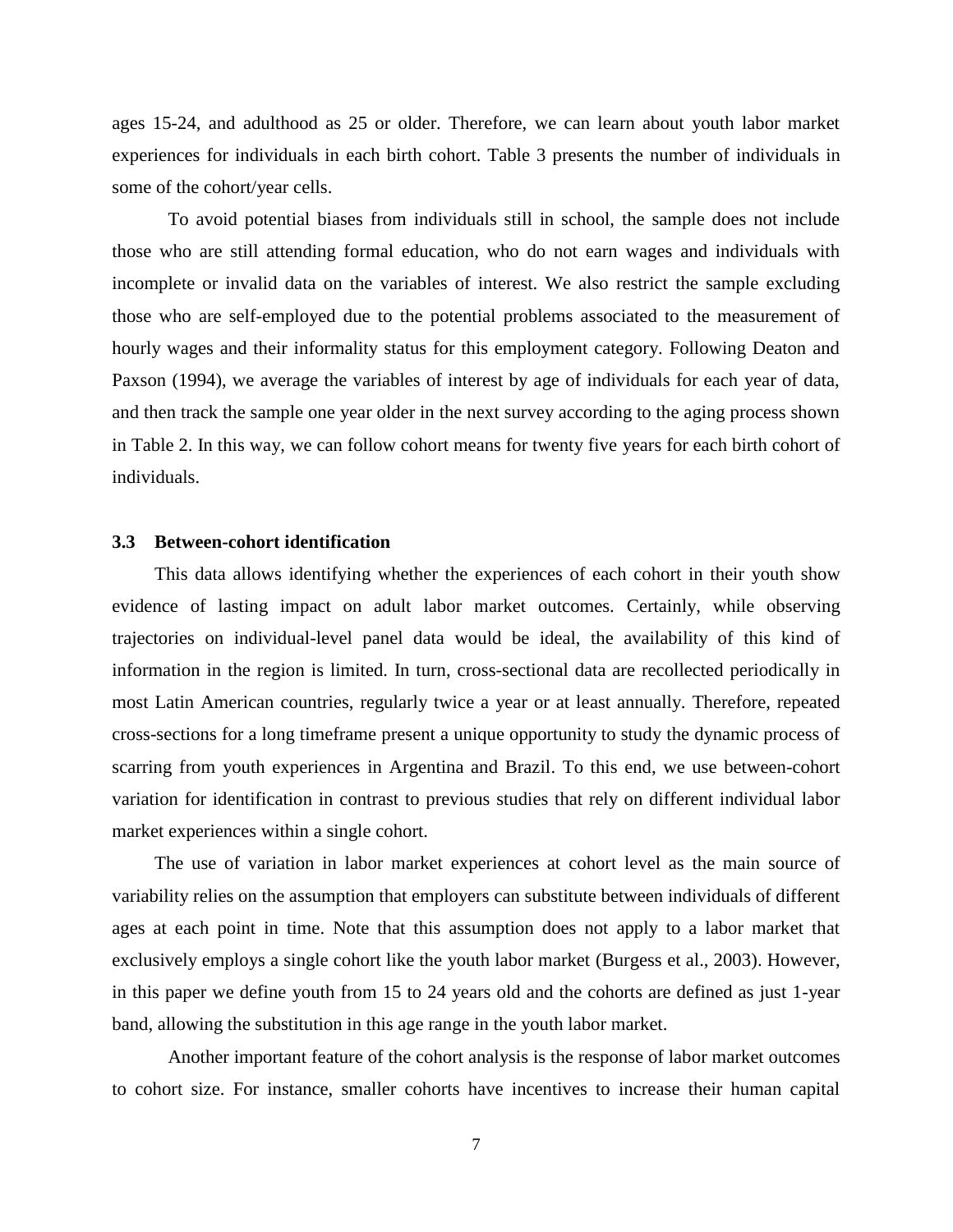investment because the returns will be higher. On the contrary, those belonging to a large generation are likely to find a depressant effect on earnings when entering to the labor force (Ermisch, 1995). Given that our cohorts are defined at the most disaggregated level, we do not expect that our findings are explained by this cohort size effect.

Using this data provides other advantages over traditional panel data (Antman and McKenzie, 2007). First, in a long-term analysis, longitudinal data has the common problem of sample attrition since it is difficult at best (and costly) to track individuals for long periods of time. In this paper, scarring is evaluated throughout most of the adult life and also by short and long term periods. Second, repeated cross-sections provide more stability for analyzing longterm outcomes, omitting biases due to transitory shocks and short-run movements.

However, using repeated cross-sections also has some limitations. On the one hand, pseudo-panels do not provide information on intra-cohort dynamics (Deaton, 1997). On the other hand, since using this data implies estimating relationships at cohort level, this aggregation may be a potential source of bias. We do not expect this to be a significant problem here, since cohorts are tracked for a long period of time and the assumption that events like migration and death do not alter the representativeness of each of the independent survey samples seems likely to hold.

# **4. Empirical strategy**

The birth cohort data previously described is used to obtain parameter estimates of two youth labor market outcomes -unemployment and informality- on diverse adult outcomes – unemployment, informality and wages-. Youth labor outcomes are captured by the average level of unemployment or informality faced by each cohort during their youth (ages 15-24). Our main model for adult people is given by the following equation

$$
Y_{ct} = X_{ct}\beta + Z_c\delta + T_t\gamma + \eta_c + \varepsilon_{ct}
$$
 (1)

where  $Y_{ct}$  is the adult labor market outcome of interest (unemployment rate, informality rate or log of hourly wages) at time *t*;  $X_{ct}$  contains the average of individual characteristics within each cohort/year cell such as gender, age and its squared, years of education, civil status, the average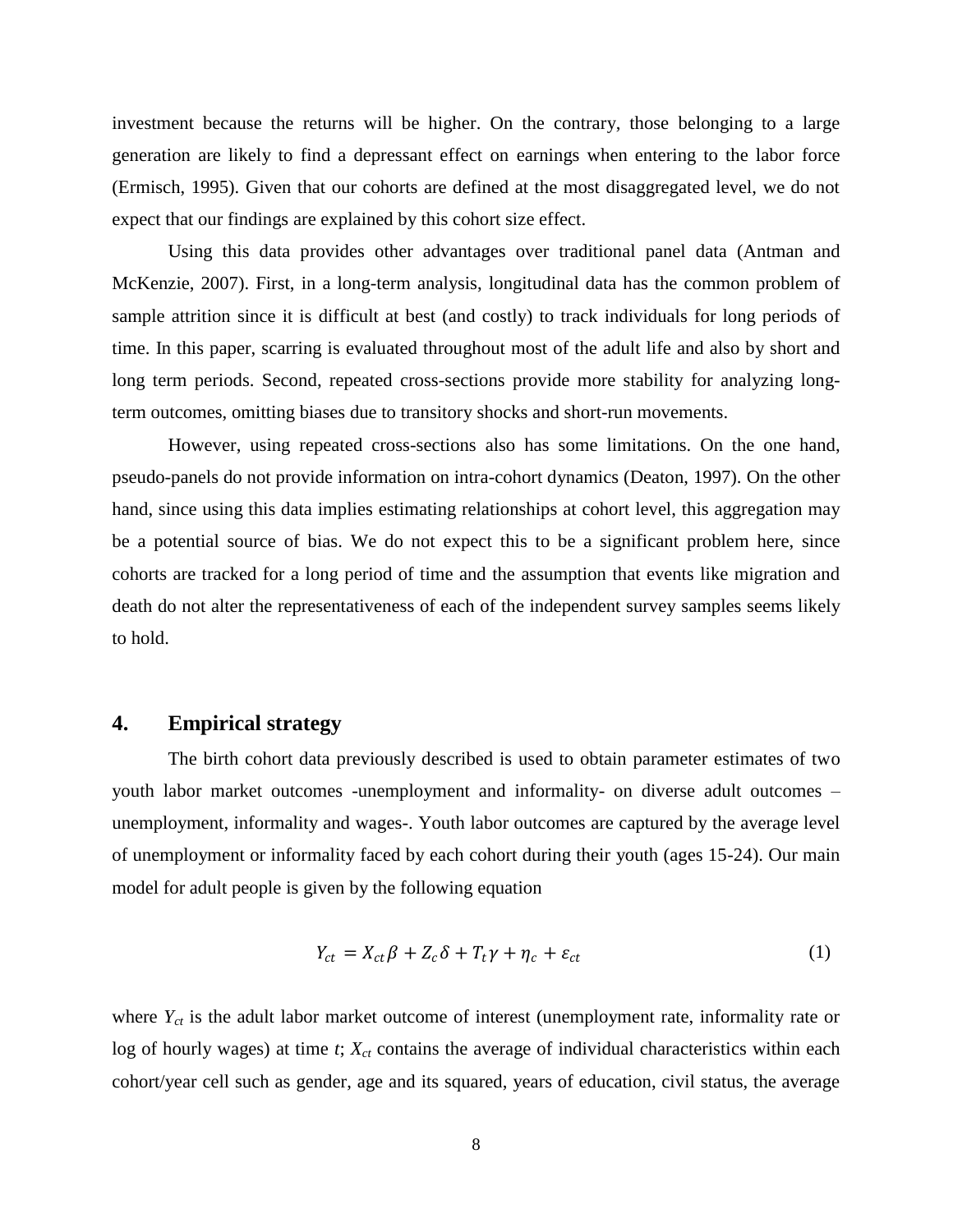of individuals that are household heads, and the mean number of children under 15 at home; *Z<sup>c</sup>* captures the youth labor market experience faced by each birth cohort;  $T_t$  accounts for time effects and  $\eta_c$  is the cohort unobserved heterogeneity (e.g. unobserved cohort propensity to remain unemployed). *ɛct* is the idiosyncratic error where

$$
E(\varepsilon_{ct}|X_{ct}, Z_c, \eta_c) = 0 \quad t=1,...,T
$$

In order to estimate the parameter of interest  $\delta$  we face three econometric issues. First, the identification of the causal effect of past unemployment or informality on adult labor market outcomes is hard due to the cohort unobserved heterogeneity. Then, we cannot be confident about the estimated parameters by an ordinary least squared (OLS) regression if we expect the youth labor market variable *Zc* to be correlated to the unobserved heterogeneity at the cohort level  $\eta_c$ .

Although the inclusion of birth cohorts fixed effects would allow us to control for characteristics that are time-constant within each cohort, we have to consider that the variable of interest has the same level of aggregation. This brings us to the second issue: there is no way to distinguish the effect of the time-constant observable  $Z_c$  from the time-constant unobservable  $\eta_c$ .

Finally, the third problem is related to the nature of our constructed data set. Age, cohort and time are linearly dependent variables and the associated coefficients are not identified, even when one category is dropped from each set of dummies (Deaton and Paxson, 1994). To deal with this last issue we assume that time-effects impact proportionally on all age/cohorts cells. In this way, we redefine the dependent variable  $Y_{ct}$  as in Burgess et al. (2003) where  $Y_{ct}$  is normalized by the observed value of *Y* at date *t*. We rename this variable as  $\tilde{Y}_{ct}$ , thus equation (1) becomes

$$
\tilde{Y}_{ct} = X_{ct}\beta + Z_c\delta + \eta_c + \varepsilon_{ct}
$$
\n(3)

In light of this discussion we proposed two alternative estimation strategies. First, we define a composite error term  $v_{ct} = \eta_c + \varepsilon_{ct}$ , and estimate equation (3) by pooled OLS assuming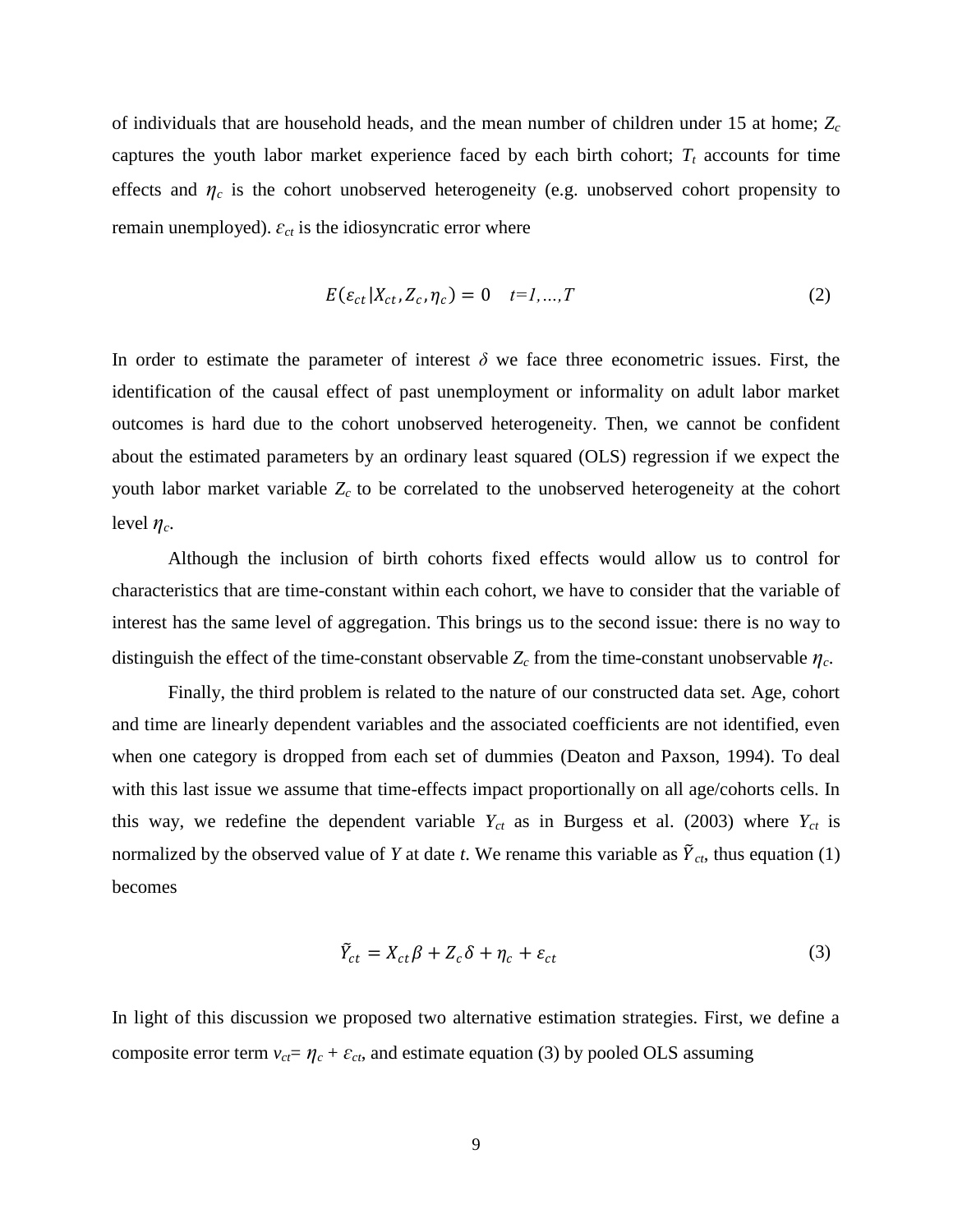$$
E(Z_c^{\prime}\eta_c)=0\tag{4}
$$

Even when (4) holds, the composite errors will be serially correlated due to the presence of the time-constant term  $\eta_c$ . Therefore, we make inference based on a robust variance matrix and robust test statistics. Note that this first empirical strategy deals with the second econometric issue defining a composite error term, while the first one is set aside at the price of making an additional assumption. If (4) does not hold we expect a positive bias in our estimations. The reasoning is as follows: the effect that the unobserved birth-cohort effect would have on the explained variable (e.g. adult unemployment rate) should be of the same sign that the correlation between the cohort effect and the explanatory variable of interest has (youth cohort unemployment in this example).

The second strategy follows a two step estimation technique as in Burgess et al. (2003). In the first step we estimate (3) excluding the variable of interest  $Z_c$  but allowing the presence of time-constant birth cohort effects *ηc*. The exclusion of the variable of interest allows us to control for the first and the second econometric issues estimating the following model

$$
\tilde{Y}_{ct} = X_{ct}\beta + \eta_c\rho + \varepsilon_{ct} \tag{5}
$$

In the second step we regress the estimated birth-cohort fixed effects on the variable of interest *Zc*. The estimated birth-cohort fixed effects capture the part of the variation on adult labor market outcomes that can be explained by time-constant factors. The estimation of  $\lambda$  in the second step isolates the part of that birth-cohort component that is correlated with youth labor market experiences

$$
\hat{\rho}_c = Z_c \lambda + \vartheta_c \tag{6}
$$

Because the dependent variable in this second step is estimated, we estimate equation (6) by the method of weighted least squares, using the inverse of the estimates of the variance of the birthcohort fixed effects from the first step as weights.

It is worth noticing that the estimation strategy just described faces the unobserved heterogeneity problem by means of a two step estimation technique. This feature leads us to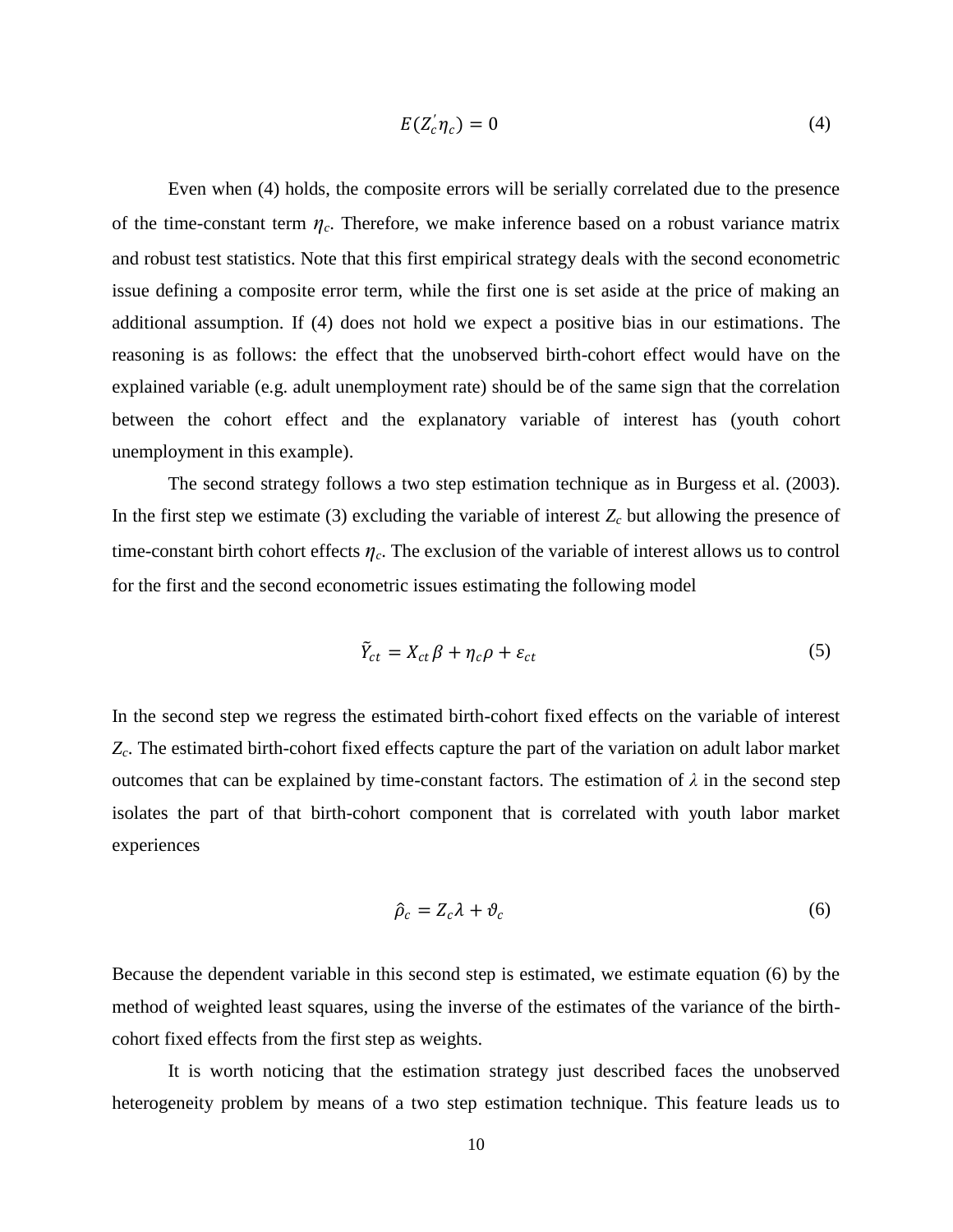contrast these results with that obtained with the first estimation strategy, where we made the no correlation assumption (4). If we observe the same relationship between youth and adult labor market outcomes, this would be suggesting that cohort effects are not confounding factors affecting the results in the analyzed countries.

An important point of the empirical strategy is that the analysis assumes that youth labor market experiences have an average effect over the entire adult life. This is a simplifying assumption, since it is possible that while youth experiences may have no effect when considering an individual"s entire adult life, they may temporarily affect labor market outcomes. Therefore, the setup needs to be expanded to include potential heterogeneities across the life cycle. A categorical variable was created to capture these potential adverse effects across adulthood. This variable has two categories which denote the passage of time: up to 10 years after youth and between 10 and 20 years after youth. Indicator variables for each of these categories were interacted with the youth labor market experience variable  $(Z_c)$  to estimate equation (3) above. These results will provide an indication of the short and long term consequences of youth experiences on adult outcomes to determine whether youth unemployment and informality represent temporary penalties or if the effect is observed many years later.

The effect of youth labor market experiences could also be different for adult individuals of different skill levels. We carry out this analysis allowing the effect of the variable of interest to vary according to the years of education of adult individuals. We expect that any scarring effect will be less for those individuals with higher skills.

# **5. Youth labor market outcomes: A descriptive analysis**

Before moving on to the econometric results, we observe the evolution of the normalized labor market outcomes of interest for some selected cohorts against age groups, separately for males and females. In order to illustrate more clearly the patterns, we only include three cohorts in the figures: the first, the last and the middle cohort. The averages are presented in Table 4 and the same information is plotted in Figures 1 through 3.

Figure 1 presents the trends in the normalized unemployment rate. The male unemployment rate falls rapidly with age and stabilizes around the thirties. This pattern is less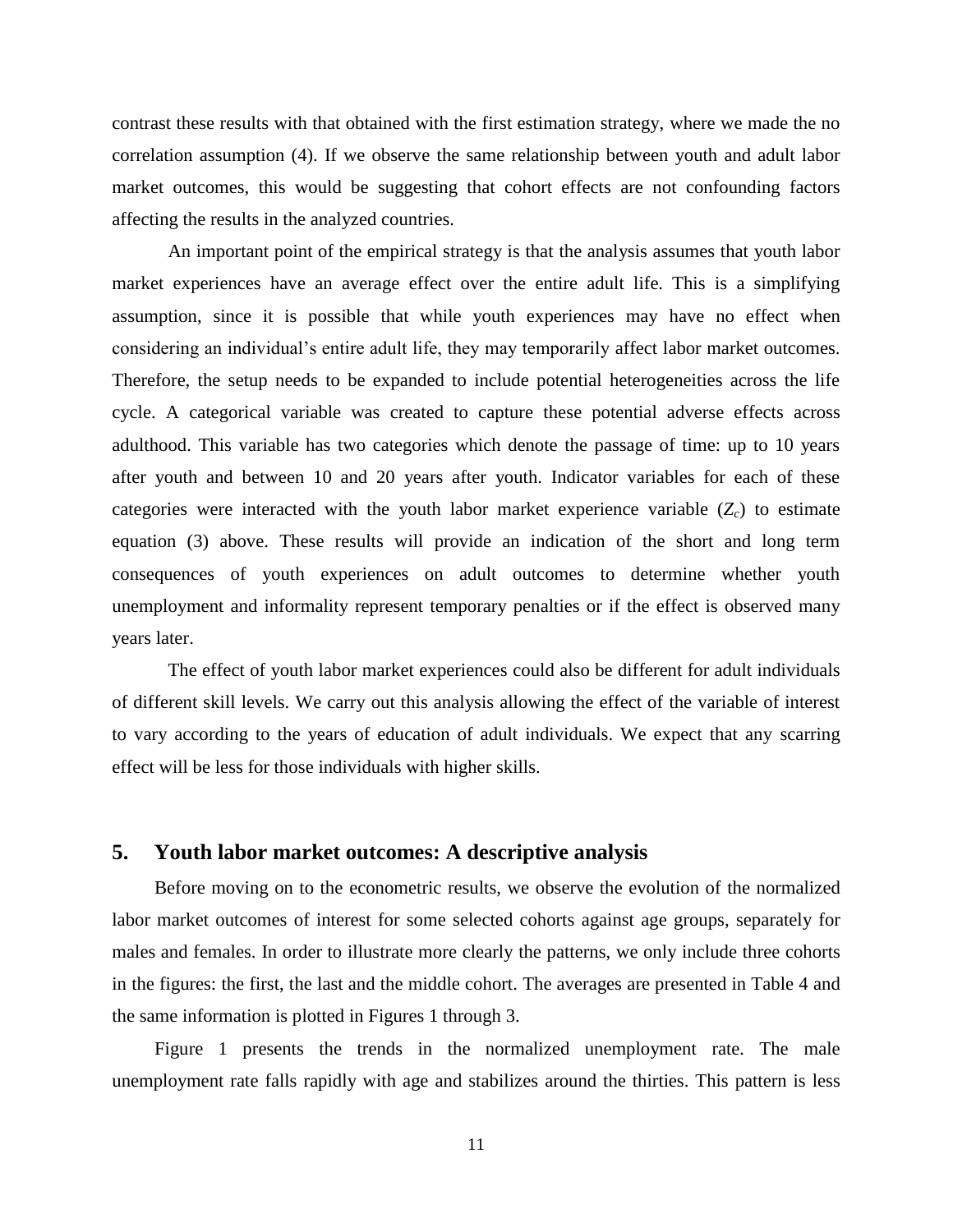marked in Brazil where the normalized unemployment during youth is not as high as in Argentina. It is important to note that individuals in the 15-19 age range in this country experienced an average unemployment rate seven times higher than the economy wide average. This value corresponds to the oldest cohort that entered the labor market at the early eighties when the economy wide unemployment was around 5%. By contrast, the youngest cohort entered into the labor market at the early nineties with a total unemployment rate over 10%. That means that young individuals in the newest cohort experienced higher unemployment levels in a context of high economy wide unemployment.

The age-decreasing unemployment pattern is less marked for females in both countries. While women in Argentina reach and unemployment rate similar to the national average around 30-34 years old (like Argentinean men), in Brazil female unemployment rate is over the national value until the 40-45 age range. This last result reveals that the distribution of the normalized unemployment rate for women is over that of men in Brazil.

In summary, the trends in the normalized unemployment rate show very different youth experiences across cohorts, especially in Argentina, and signs of convergence as individuals get older. But those cohorts with higher normalized unemployment during youth tend to show higher normalized unemployment during adulthood, with smaller differences across cohorts around adult age ranges.

The normalized informality rate also displays an age-decreasing pattern both for males and females, in Argentina and Brazil (Figure 2). The behavior of this labor market outcome is very similar across cohorts in Brazil. Men and women reach the national average rate around the 25- 29 age range, but while men continue in an age-decreasing informality pattern, women stabilize near the national value as they age. In Argentina, the oldest cohort shows a higher informality rate for the 15-19 age range among men. This pattern can be explained by the relatively low informality level at the early eighties –when the oldest cohort entered into the labor market- in comparison with the rest of the period.

As in the normalized unemployment rate case, we find that cross-cohort differences in the normalized informality rate are more marked in youth and they get reduced as people age.

Finally, Figure 3 plots the trends in normalized hourly wages. Hourly wages clearly increase with age and stabilize around the 40-44 age range. The youngest cohort shows lower normalized wages across the age locus for males and females in Brazil and males in Argentina.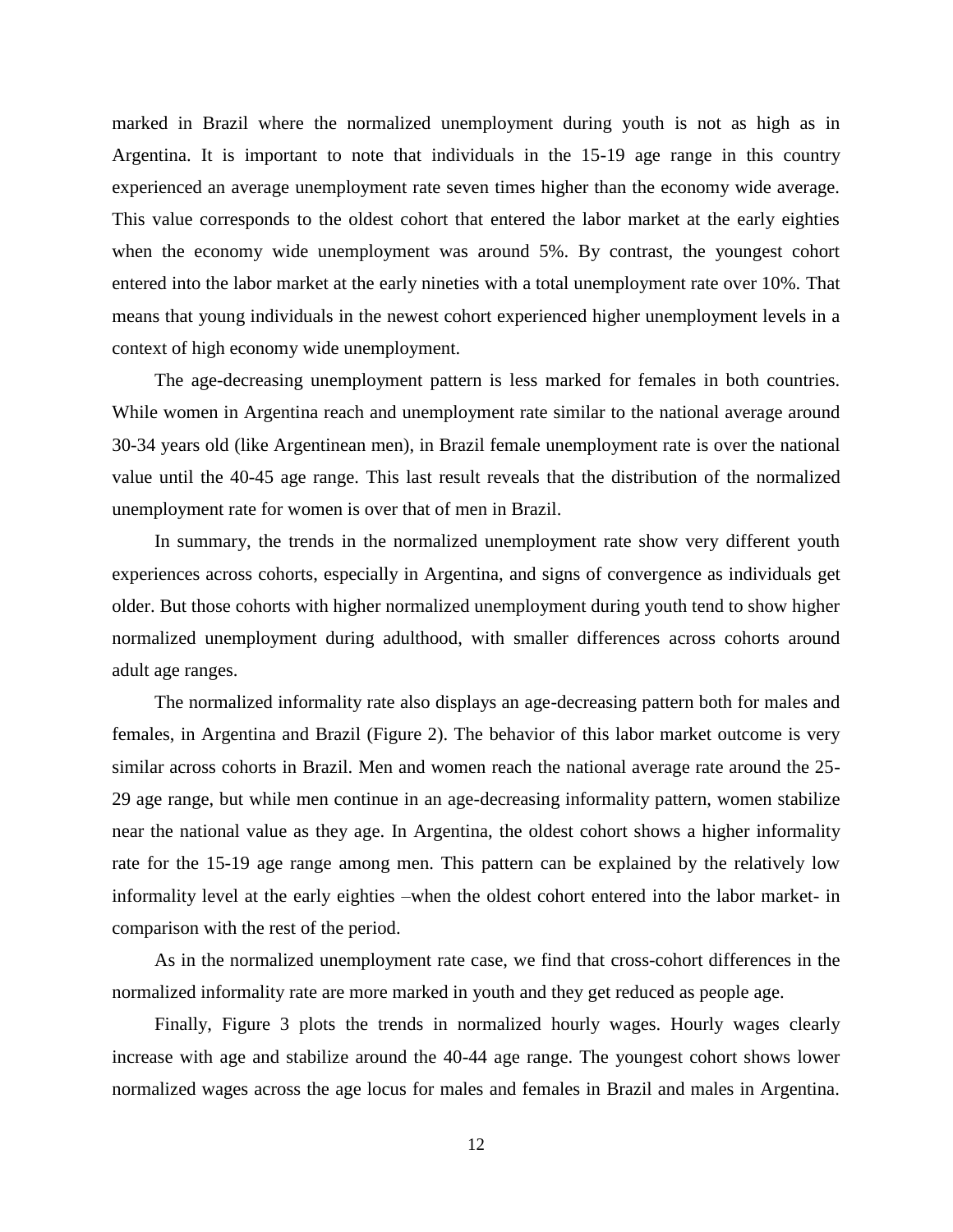While in Argentina the normalized wage of the youngest cohort of men shows signals of a catching-up response, this is not true in Brazil where the wage gap between the youngest and the oldest cohort widened over time. In contrast to previous labor outcomes, wage differences across cohorts get larger with age, and this behavior is particularly marked in Brazil.

All these findings provide a description on the relationships this paper seeks to study. On the one hand, normalized unemployment and informality showed signs of convergence as individuals get older, and in some cases those cohorts with higher normalized unemployment/informality rates during youth tend to show higher normalized unemployment/informality rates during adulthood. A different pattern was found in the case of normalized hourly wages. While cross-cohort differences got larger with age in Brazil, the behavior is not clear in Argentina. On the other hand, we observed very different youth experiences across cohorts, reinforcing the use of between-cohort variation for identification.

Figures 4 through 7 provide some additional preliminary evidence on the relationship between youth and adult labor market outcomes. They show a positive association between youth normalized unemployment/informality at the cohort level and these labor market outcomes for adult individuals. The opposite association is found when we use hourly wages as the adult labor market outcome of interest.

# **6. Findings**

#### **6.1 Pooled OLS estimation**

The consequences of youth unemployment and informality will be assessed on several outcome variables. For the first, these will be: normalized unemployment and the logarithm of normalized hourly wages. For youth informality, the analysis will concentrate on normalized adult informality and the logarithm of normalized wages.

Table 5 presents the estimated coefficient associated to the early career variable in equation (3) above. Following the standard practice, we present separate results for males and females. All regressions are weighted by the square root of the number of observations in each cohort. The estimations show evidence of unemployment persistence for men, both in Argentina and Brazil. In particular, an additional percentage point in the unemployment rate during youth is associated to an increase of 0.5 (Argentina) to 0.9 (Brazil) percentage points in the adult normalized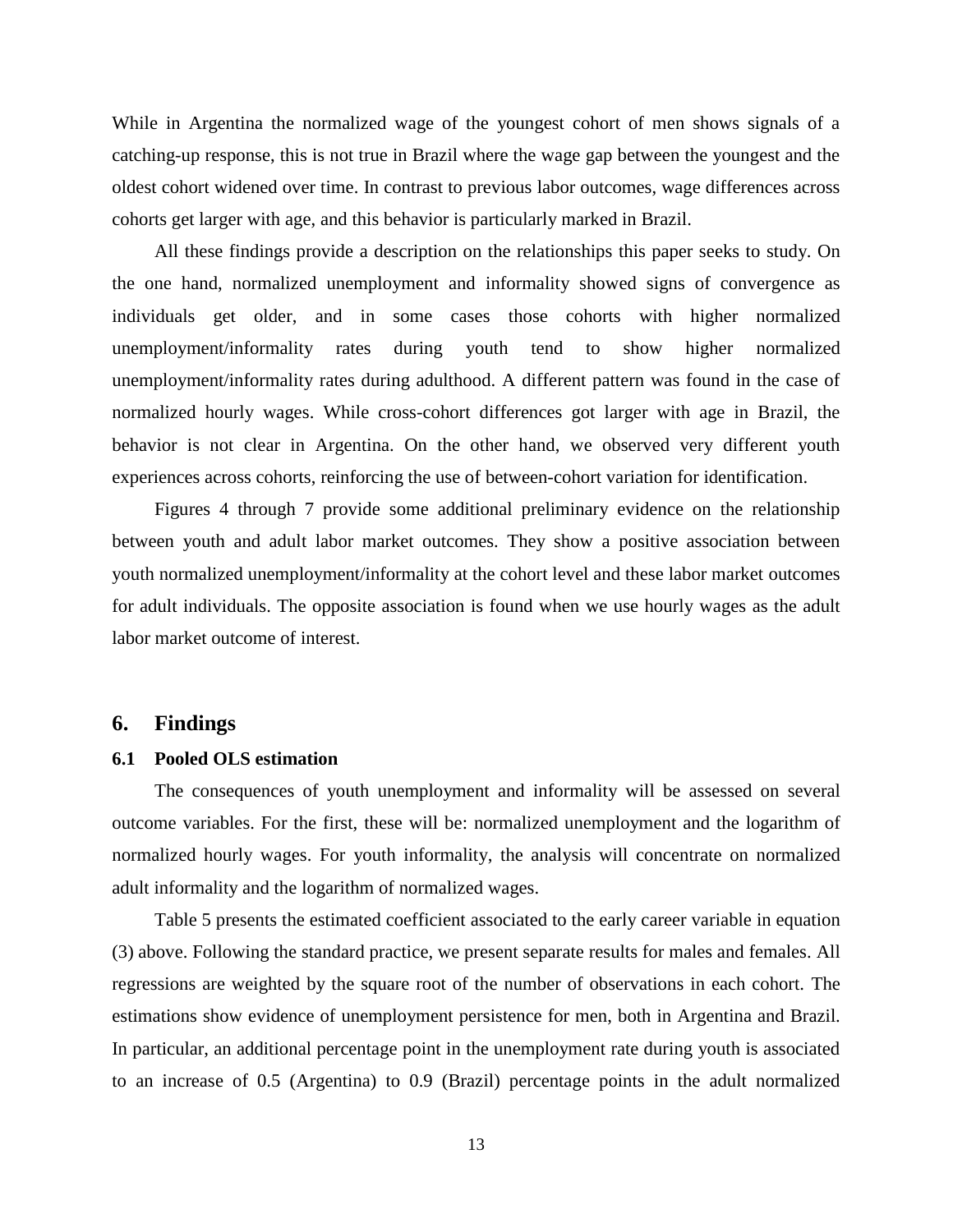unemployment rate. We also find a wage scarring effect that is statistically significant only in the case of Argentina. The results associated to youth unemployment among women are significant only in that country. The increase in adult unemployment in response to a one percentage point increase in youth unemployment is of 0.3 percentage point, while the wage penalty is of 0.3%.

The estimated impact of early informality shows similar effects both for men and women in Argentina and Brazil. The results show signals of informality persistence that range from 0.2 (women in Argentina) to 0.7 (men in Brazil) percentage points. The wage penalty is higher in Brazil where the exposure to informality during youth reduces adult normalized wages in 1%.

While illustrative, these results assume that youth unemployment and informality have an average effect during the entire adult life. Nevertheless, it may be that these experiences have either short or long term consequences, which may not be properly captured by averaging out across adulthood. Therefore, we obtain estimates allowing the presence of heterogeneities across adult working lives.

Table 6 shows the results obtained when we include interaction effects in order to capture heterogeneities in the effect from youth unemployment and informality in the short and long term. We find that youth unemployment in Argentina impacts on adult normalized unemployment in the short term, but then the persistence effect disappears both for men and women 10 years after youth. The wage penalty is of 0.5% for men and 0.4% for women in the first ten years of adulthood, but then falls to 0.3% and 0.2% with the passage of time. These results suggest a catch-up response that could be explained by the on-the-job training for those workers with a history of youth unemployment. In Brazil the persistence effect is significant only for men in the first ten years of the adult working life. The effect reverses between ten to twenty years after youth.

The results are similar when we evaluate the effect of youth informality. The persistence effect and the wage penalty appear at the beginning of the adult working life, and then decrease or fade away with the passage of time, both for men and women in Argentina and Brazil.

We finally evaluate the presence of heterogeneous effects for adult individuals of different skill levels. The results are shown in Table 7 and reveal that unemployment persistence does not vary by skill level. On the contrary, the wage loss associated to youth unemployment is higher the lower the years of education for the group of men. For instance, the wage penalty for an individual with no education is of 11% in Brazil, while it is of 2% for someone with complete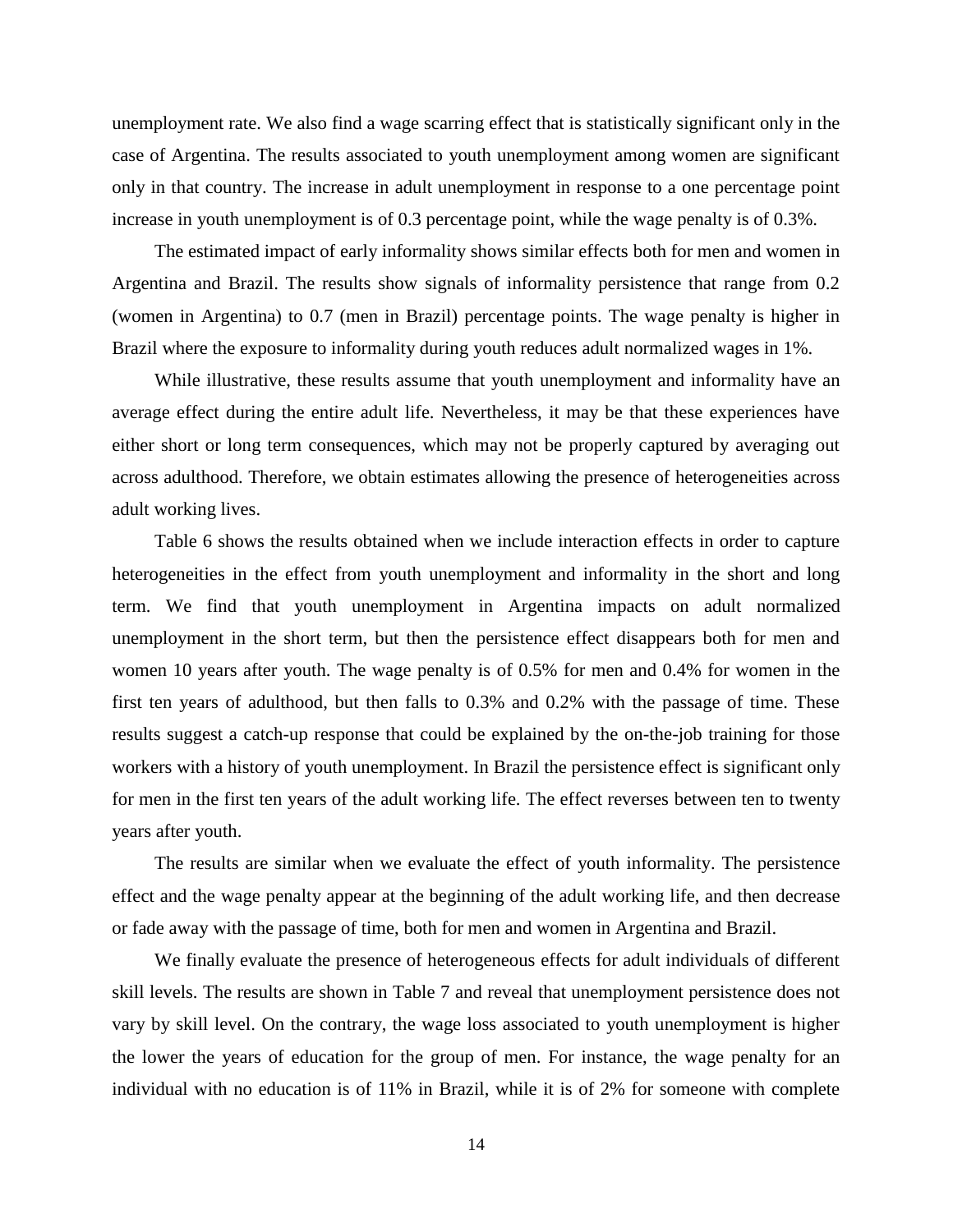primary education; the effect reverses when an individual with complete secondary education or higher is considered.

The same pattern is observed for informality persistence results among men. The expected increase in the normalized informality rate is of 1.2 percentage points for an individual with no education in Argentina. The increase is of 0.5 percentage points for someone with complete primary education and the estimated effect is negative for an individual with complete secondary education or higher. The informality persistence result among women is significant only in the case of Brazil. These results may reflect the effect of informal work as a pathway to obtain experience and tenure in different jobs for those with higher skills, which may enhance an individual's chances to acquire a formal job as he ages. Therefore, the evidence does seem to fall in line with the results from Bosch and Maloney (2010) and Cunningham and Bustos (2011) at least for those individuals with secondary level or higher.

The wage penalty associated to youth informality by skill level is confirmed both in Argentina and Brazil among men, while the result among women is significant only in Brazil. The wage loss is lower in comparison with the wage scarring associated to youth unemployment. An adult man earns 3.8% less when he has no education, and the penalty disappears for someone with complete primary education or higher.

### **6.2 Two step estimation**

This section presents the results obtained from the two stage estimation strategy described in Section 4. More precisely, Table 8 shows the coefficient associated to the youth unemployment or informality variable in equation (6).

The estimated effects of youth labor market variables on adult outcomes do not substantially differ from that obtained with the pooled OLS regressions. In most of the cases we obtain the same or a lower coefficient. These results suggest that birth-cohort effects are not confounding factors in pooled OLS regressions for some of the labor outcomes, and that the bias is positive (as expected) when the estimated coefficient is lower.

We can conclude that there exists evidence of state dependency in unemployment and informality histories for men, both in Argentina and Brazil. The persistence effect of unemployment is significant only in Argentina, as is the informality effect in Brazil among women. Youth unemployment and informality also generates wage penalties in the future both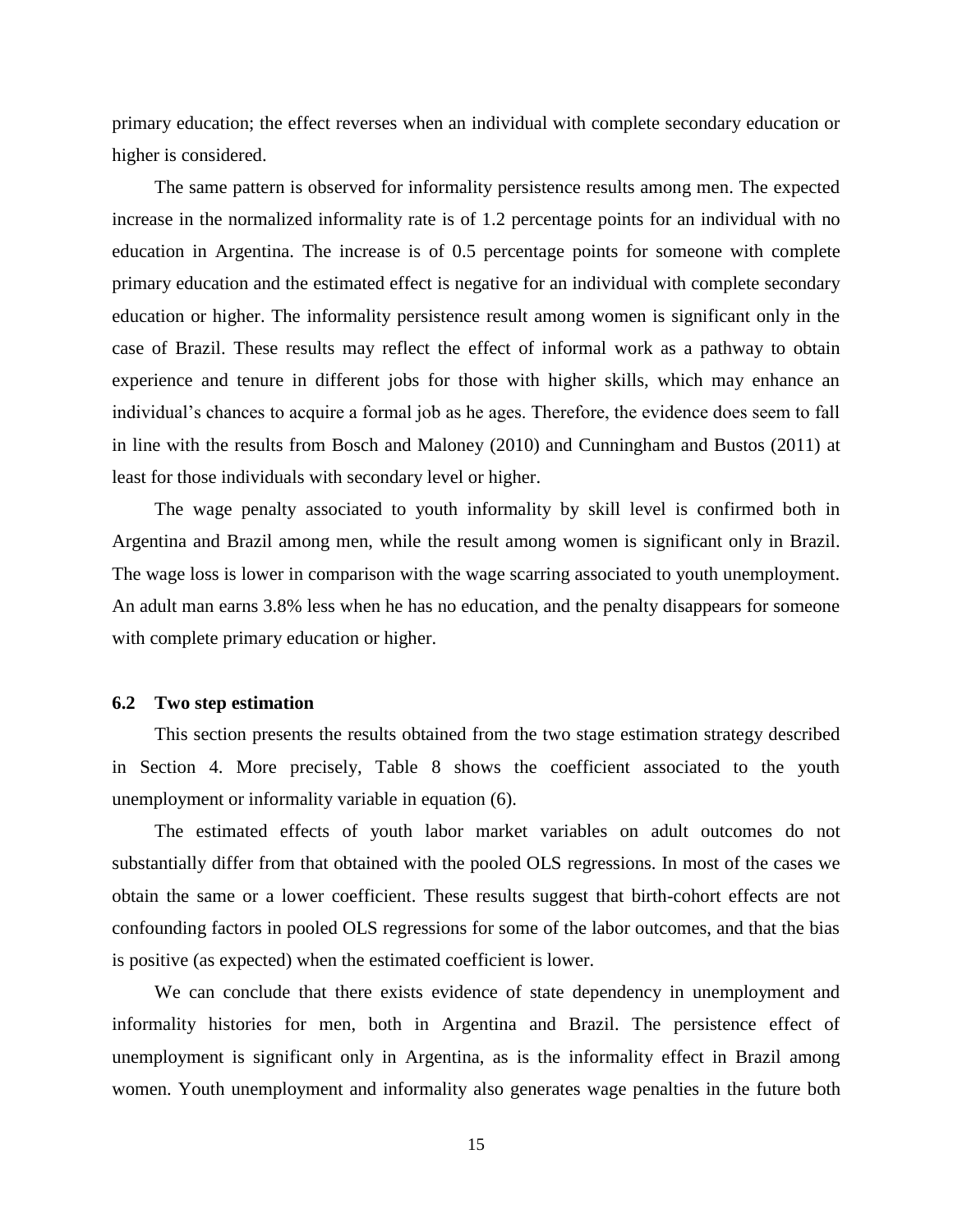for men and women, in Argentina and Brazil. The only exception is the non significant effect of youth unemployment in Brazil among women.

# **7. Discussion**

This paper studied the relationship between the levels of youth unemployment and informality and adult labor market outcomes in Argentina and Brazil using an extended time series of household surveys spanning from the early 1980s to late 2000s.

In light of the econometric issues generally associated to the estimation of this type of relationships, and those that arise using a pseudo-panel design, we proposed two alternative empirical strategies relying on cross-cohort differences as the main source of variability.

The main findings indicate that youth unemployment and informality do have effects on adult labor market outcomes both for males and females, and these results are robust to both estimation strategies. The persistence effect and the wage penalty are mainly present in the early years of adulthood and tend to decrease or disappear with the passage of time. These results are also different for adult individuals of different skill levels. Those with lower skills experience higher wage losses and larger persistence effects. When we allow for the presence of birthcohorts effects that differ from youth labor market experiences, the results also show state dependency and wage penalties associated to youth unemployment and informality.

The main contribution of these results is to add a further dimension specific to developing and middle income countries – informality – to the copiously documented scarring effects of unemployment in advanced economies. These results are particularly relevant for policy making in developing countries' labor markets. The detrimental effects of informality add a further layer of complexity: active labor market policies for the young should not only aim at promoting employment per se, but preferably formal employment. These results challenge the view that an informal job still provides training and experience for better jobs that may not be obtained right out of school. In this sense, measures such as the introduction of lower minimum wage levels for youth in developed countries could, for instance, translate into lower levels of social security contributions or payroll taxes for young workers. This would create a further incentive for employers to register young workers. The importance of measures along these lines is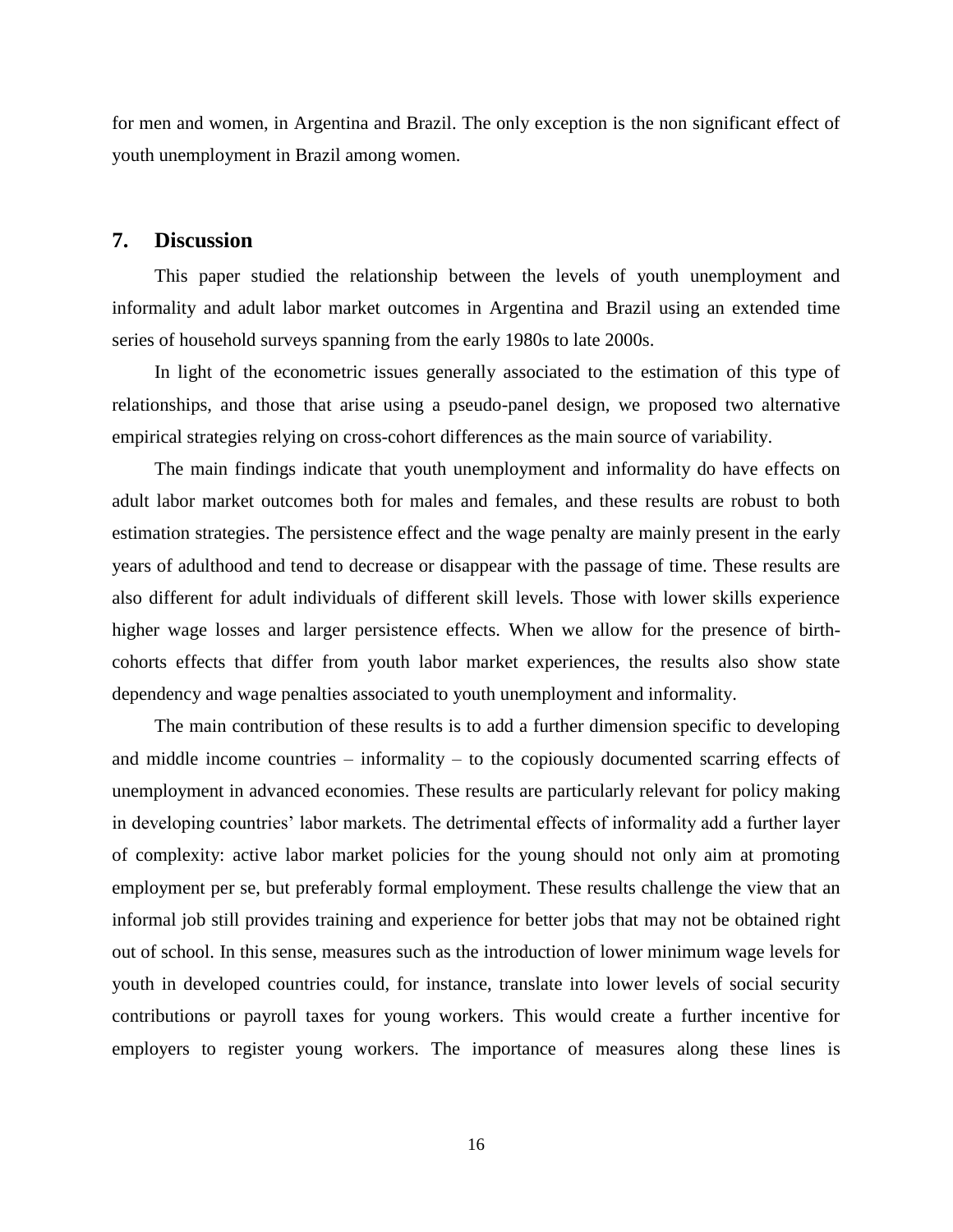emphasized by the results on informality dependence, which only hold for workers with lower levels of qualifications.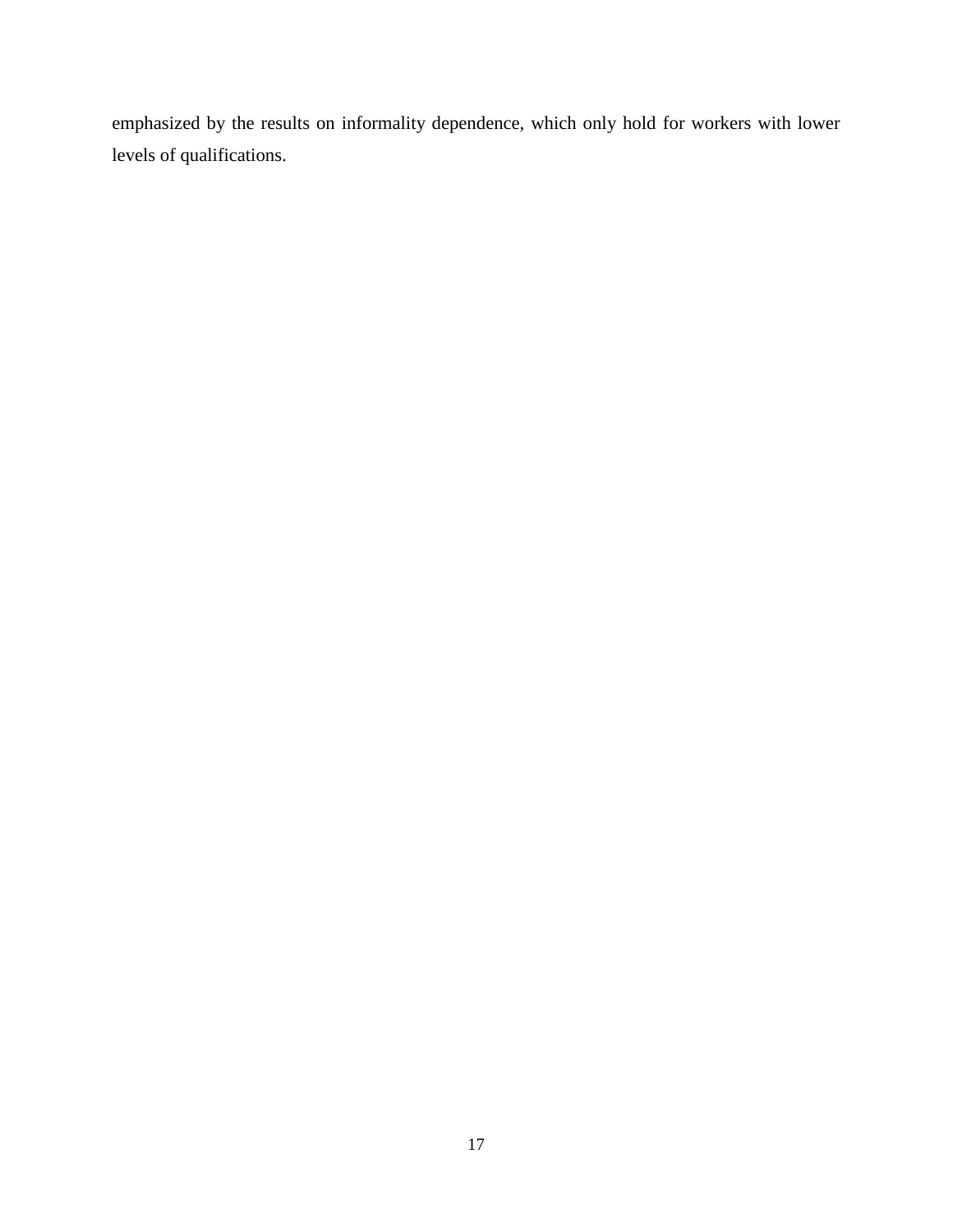# **8. References**

- Antman, F. and D. McKenzie (2007). [Earnings Mobility and Measurement Error: A Pseudo-Panel](http://ideas.repec.org/a/ucp/ecdecc/v56y2007p125-161.html)  [Approach](http://ideas.repec.org/a/ucp/ecdecc/v56y2007p125-161.html), *[Economic Development and Cultural Change](http://ideas.repec.org/s/ucp/ecdecc.html)*, University of Chicago Press, 56, pp. 125-161.
- Arulampalam, W., P. Gregg and M. Gregory (2001). Unemployment scarring, *The Economic Journal*, 111(475), Features, pp. F577-F584.
- Bassi, M. and S. Galiani (2009). Youth Labor Market in Latin America: A descriptive analysis, *Unpublished*, Inter-American Development Bank, Washington DC.
- Bosch, M. and W.F. Maloney (2010). Comparative analysis of labor market dynamics using Markov processes: An application to informality, *Labour Economics*, 17(4), pp. 621-631.
- Becker, G. (1994)*. [Human Capital: A Theoretical and Empirical Analysis with Special Reference to](http://ideas.repec.org/b/nbr/nberbk/beck94-1.html)  Education* [\(3rd Edition\)](http://ideas.repec.org/b/nbr/nberbk/beck94-1.html)*.* [NBER Books,](http://ideas.repec.org/s/nbr/nberbk.html) National Bureau of Economic Research.
- Bell, D. and D.G. Blanchflower (2010). Youth unemployment: Déjà Vu?, *IZA Discussion Paper*s 4705.
- Brea, J.A. (2003). Population dynamics in Latin America, *Population Bulletin*, 58(1).
- Burgess, S., C. Propper, H. Rees and A. Shearer (2003) [The class of 1981: the effects of early career](http://ideas.repec.org/a/eee/labeco/v10y2003i3p291-309.html)  [unemployment on subsequent unemployment experiences,](http://ideas.repec.org/a/eee/labeco/v10y2003i3p291-309.html) *[Labour Economics](http://ideas.repec.org/s/eee/labeco.html)*, 10(3), pp. 291- 309.
- Clark, A., Y. Georgellis and P. Sanfey (2001). Scarring: The psychological impact of past Unemployment, *Economica*, 68 (270), pp. 221-241.
- Cockx, B. and M. Picchio (2011). [Scarring Effects of Remaining Unemployed for Long-Term](http://ideas.repec.org/p/iza/izadps/dp5937.html)  [Unemployed School-Leavers,](http://ideas.repec.org/p/iza/izadps/dp5937.html) *[IZA Discussion Papers](http://ideas.repec.org/s/iza/izadps.html)* 5937.
- Cunningham, W. and J. Bustos (2011). Youth employment transitions in Latin America, *Policy Research Working Paper*, No. 5521, The World Bank, Human Development Network, Children and Youth Unit, Washington DC.
- Deaton, A. (1997). *The analysis of household surveys: A microeconometric approach to development policy* (Baltimore, MD: Johns Hopkins University Press).
- Deaton, A. and Ch. Paxson (1994). [Saving, Growth, and Aging in Taiwan.](http://ideas.repec.org/h/nbr/nberch/7349.html) [NBER Chapters,](http://ideas.repec.org/s/nbr/nberch.html) in: *Studies in the Economics of Aging*, pp. 331-362, National Bureau of Economic Research.
- Ermisch, J. (1995). Demographic developments and European labour markets. *Scottish Journal of Political Economy*, 42 (3), pp. 331-346.
- Fairlie, R.W. and L.G. Kletzer (2003). The long-term costs of job displacement for young adult workers, *Industrial & Labor Relations Review*, 56(4), pp. 682-698.
- Freeman, R.B. and D. Wise (1982). The youth labor market problem: Its nature, causes and consequences, in: R.B. Freeman and D. Wise (Eds.), *The youth labor market problem: Its nature, causes and consequences* (Chicago, IL: The University of Chicago Press), pp. 1-16.
- Gasparini, L. and L. Tornarolli (2009). Labor informality in Latin America and the Caribbean: Patterns and trends from household survey microdata, *Desarrollo y Sociedad*, 63(June), pp. 13-80.
- Gasparini, L. (2011). *A Guide to the SEDLAC: Socioeconomic Database for Latin America and the Caribbean*, CEDLAS and The World Bank, [http://sedlac.econo.unlp.edu.ar/esp/metodologia.php.](http://sedlac.econo.unlp.edu.ar/esp/metodologia.php)
- Gregg, P. (2001). The impact of youth unemployment on adult unemployment in the NCDS, *The Economic Journal*, 111(475), Features, pp. F626-F653.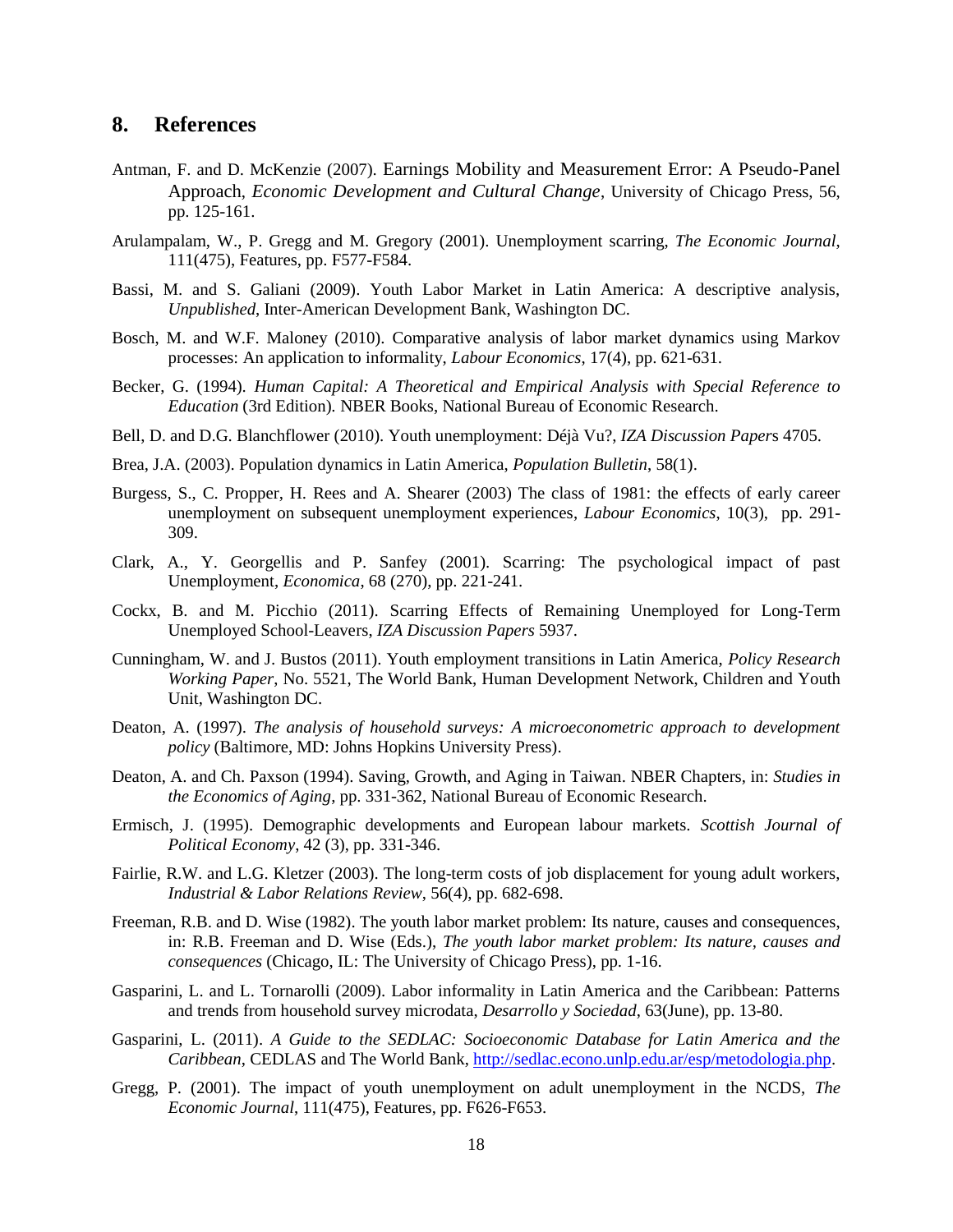- Gregg, P. and E. Tominey (2005). The wage scar from male youth unemployment, *Labour Economics*, 12(4), pp. 487-509.
- Gregory, M. and R. Jukes (2001). Unemployment and subsequent earnings: Estimating scarring among British men 1984-1994, *The Economic Journal*, 111(475), Features, pp. F607-F625.
- Hemmer, H. and C. Mannel (1989). On the economic analysis of the urban informal sector, *World Development*, 17(10), pp. 1543-1552.
- Holzer, H.J. and R. LaLonde (1999). Job change and job stability among less-skilled younger workers, *Harris School Working Paper Series*, 99-28, The University of Chicago.
- Lockwood, B. (1991). Information Externalities in the Labour Market and the Duration of Unemployment, *Review of Economic Studies*, 58 (4), pp. 733-753.
- Jacobson, L.S., R. LaLonde and D.G. Sullivan (1993). Earnings losses of displaced workers, *The American Economic Review*, 83(4), pp. 685-709.
- Maloney, W.F. (2004). Informality revisited, *World Development*, 32(7), pp. 1159-1178.
- Mroz, T.A. and T.H. Savage (2006). The long-term effects of youth unemployment, *Journal of Human Resources*, 41(2), pp. 259-293.
- Neumark, D. (2002). Youth labor markets in the US: Shopping around vs. staying put, *The Review of Economics and Statistics*, 84(3), pp. 462-482.
- Nilsen, O. and K. Reiso (2011). [Scarring Effects of Unemployment,](http://ideas.repec.org/p/iza/izadps/dp6198.html) *[IZA Discussion Papers](http://ideas.repec.org/s/iza/izadps.html)* 619.
- Nordstrom, O. (2011). Scarring effects of the first labor market experience, *IZA Discussion Paper*, No. 5565, Bonn, Germany (March).
- Pissarides, C. (1994). Search unemployment with on-the-job search, *The Review of Economic Studies* 61(3), pp. 457-475.
- Perry G. E., W.F. Maloney, O. Arias, P. Fajnzylber, A. Mason and J. Saavedra-Chanduvi (2007). *Informality: Exit and Exclusion* (The World Bank).
- Ruhm, C.J. (1991). Are workers permanently scarred by job displacements? *The American Economic Review*, 81(1), pp. 319-324.
- SEDLAC (2011). *Socio-Economic database for Latin America and the Caribbean* (CEDLAS and The World Bank), [http://sedlac.econo.unlp.edu.ar/eng/index.php.](http://sedlac.econo.unlp.edu.ar/eng/index.php)
- Weller, J. (2007). Youth employment: Characteristics, tensions and challenges, *CEPAL Review*, 92, pp. 61-82.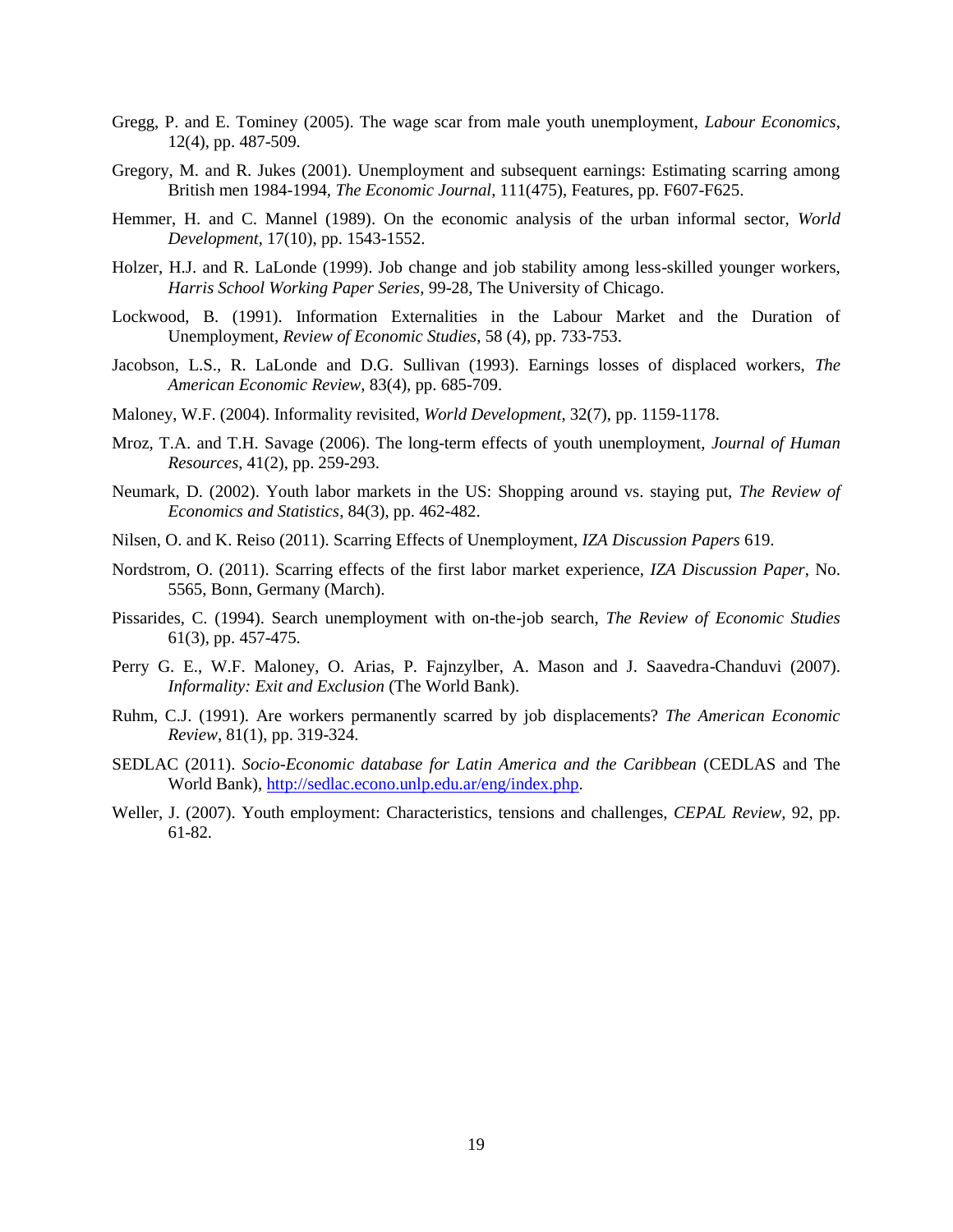# **9. Tables and Figures**

# **Table 1**

#### **Countries and surveys in the sample**

| Country       | Name of survey                              | <b>Years</b>           |
|---------------|---------------------------------------------|------------------------|
| Argentina     | Encuesta Permanente de Hogares              | 1980, 1985-1986, 1988, |
|               |                                             | 1990-2010              |
|               |                                             | 1981-1990, 1992-1993,  |
| <b>Brazil</b> | Pesquisa Nacional por Amostra de Domicilios | 1995-1999, 2001-2002,  |
|               |                                             | 2004-2009              |

Source: SEDLAC (CEDLAS and the World Bank, 2012)

# **Table 2 Cohort definitions and aging patterns**

| Argentina     |                    |             |                    |             |                    |             |             |
|---------------|--------------------|-------------|--------------------|-------------|--------------------|-------------|-------------|
| Year of birth | <b>Age in 1980</b> | Age in 1985 | <b>Age in 1990</b> | Age in 1995 | <b>Age in 2000</b> | Age in 2005 | Age in 2010 |
| 1965          | 15                 | 20          | 25                 | 30          | 35                 | 40          | 45          |
| 1966          |                    | 19          | 24                 | 29          | 34                 | 39          | 44          |
| 1967          |                    | 18          | 23                 | 28          | 33                 | 38          | 43          |
| 1968          |                    | 17          | 22                 | 27          | 32                 | 37          | 42          |
| 1969          |                    | 16          | 21                 | 26          | 31                 | 36          | 41          |
| 1970          |                    | 15          | 20                 | 25          | 30                 | 35          | 40          |
| 1971          |                    |             | 19                 | 24          | 29                 | 34          | 39          |
| 1972          |                    |             | 18                 | 23          | 28                 | 33          | 38          |
| 1973          |                    |             | 17                 | 22          | 27                 | 32          | 37          |
| 1974          |                    |             | 16                 | 21          | 26                 | 31          | 36          |
| 1975          |                    |             | 15                 | 20          | 25                 | 30          | 35          |

*Brazil*

| Year of birth | <b>Age in 1981</b> | <b>Age in 1985</b> |    | Age in 1990 Age in 1995 Age in 2000 |    | <b>Age in 2005</b> | Age in 2010 |
|---------------|--------------------|--------------------|----|-------------------------------------|----|--------------------|-------------|
| 1966          | 15                 | 19                 | 24 | 29                                  | 34 | 39                 | 44          |
| 1967          |                    | 18                 | 23 | 28                                  | 33 | 38                 | 43          |
| 1968          |                    | 17                 | 22 | 27                                  | 32 | 37                 | 42          |
| 1969          |                    | 16                 | 21 | 26                                  | 31 | 36                 | 41          |
| 1970          |                    | 15                 | 20 | 25                                  | 30 | 35                 | 40          |
| 1971          |                    |                    | 19 | 24                                  | 29 | 34                 | 39          |
| 1972          |                    |                    | 18 | 23                                  | 28 | 33                 | 38          |
| 1973          |                    |                    | 17 | 22                                  | 27 | 32                 | 37          |
| 1974          |                    |                    | 16 | 21                                  | 26 | 31                 | 36          |
| 1975          |                    |                    | 15 | 20                                  | 25 | 30                 | 35          |
| 1976          |                    |                    |    | 19                                  | 24 | 29                 | 34          |

Source: SEDLAC (CEDLAS and the World Bank, 2012)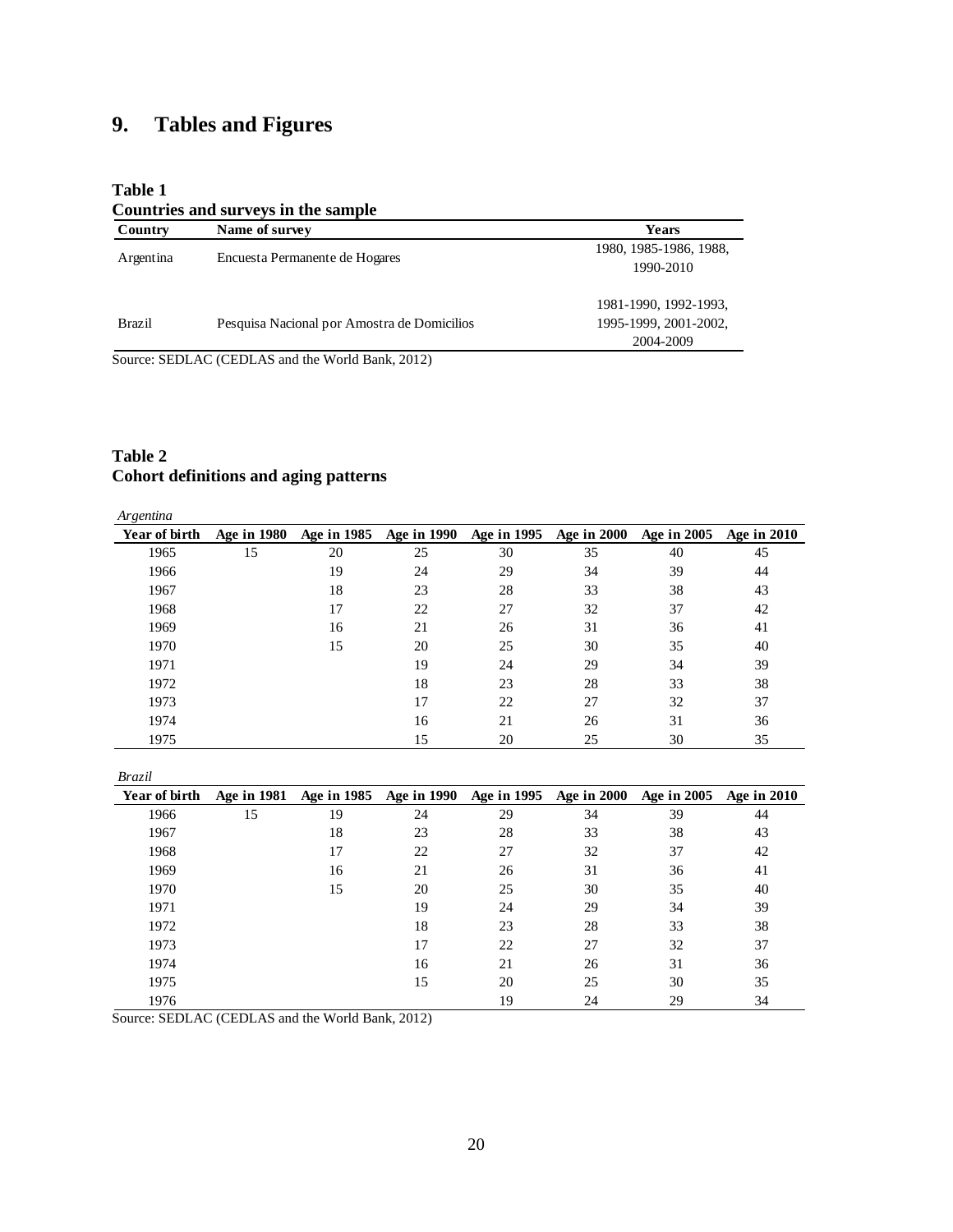#### **Table 3 Number of observations**

| Argentina     |      |      |      |      |      |      |      |
|---------------|------|------|------|------|------|------|------|
| Year of birth | 1980 | 1985 | 1990 | 1995 | 2000 | 2005 | 2010 |
| 1975          |      |      | 23   | 95   | 117  | 135  | 149  |
| 1974          |      |      | 26   | 95   | 96   | 120  | 164  |
| 1973          |      |      | 32   | 101  | 107  | 100  | 134  |
| 1972          |      |      | 46   | 90   | 110  | 121  | 138  |
| 1971          |      |      | 55   | 115  | 90   | 106  | 141  |
| 1970          |      | 34   | 80   | 86   | 95   | 118  | 155  |
| 1969          |      | 50   | 74   | 96   | 100  | 102  | 107  |
| 1968          |      | 53   | 54   | 74   | 84   | 97   | 152  |
| 1967          |      | 52   | 62   | 88   | 92   | 106  | 120  |
| 1966          |      | 81   | 52   | 88   | 89   | 84   | 143  |
| 1965          | 47   | 108  | 64   | 81   | 90   | 93   | 121  |

*Brazil*

| Year of birth | 1981 | 1985 | 1990 | 1995 | 2001 | 2005 | 2009 |
|---------------|------|------|------|------|------|------|------|
| 1976          |      |      |      | 2612 | 3655 | 4041 | 3833 |
| 1975          |      |      | 1442 | 2868 | 3609 | 4093 | 3801 |
| 1974          |      |      | 1814 | 2916 | 3503 | 3605 | 3721 |
| 1973          |      |      | 1982 | 3091 | 3503 | 3737 | 3547 |
| 1972          |      |      | 2405 | 3187 | 3351 | 3806 | 3562 |
| 1971          |      |      | 2554 | 3202 | 3526 | 3484 | 3470 |
| 1970          |      | 2697 | 2781 | 3360 | 3388 | 3668 | 3582 |
| 1969          |      | 3214 | 2909 | 3195 | 3380 | 3493 | 3666 |
| 1968          |      | 3795 | 3066 | 3229 | 3342 | 3562 | 3165 |
| 1967          |      | 4424 | 2839 | 3045 | 3243 | 3370 | 3261 |
| 1966          | 2567 | 4936 | 3022 | 3151 | 3353 | 3364 | 3332 |

Source: SEDLAC (CEDLAS and the World Bank, 2012)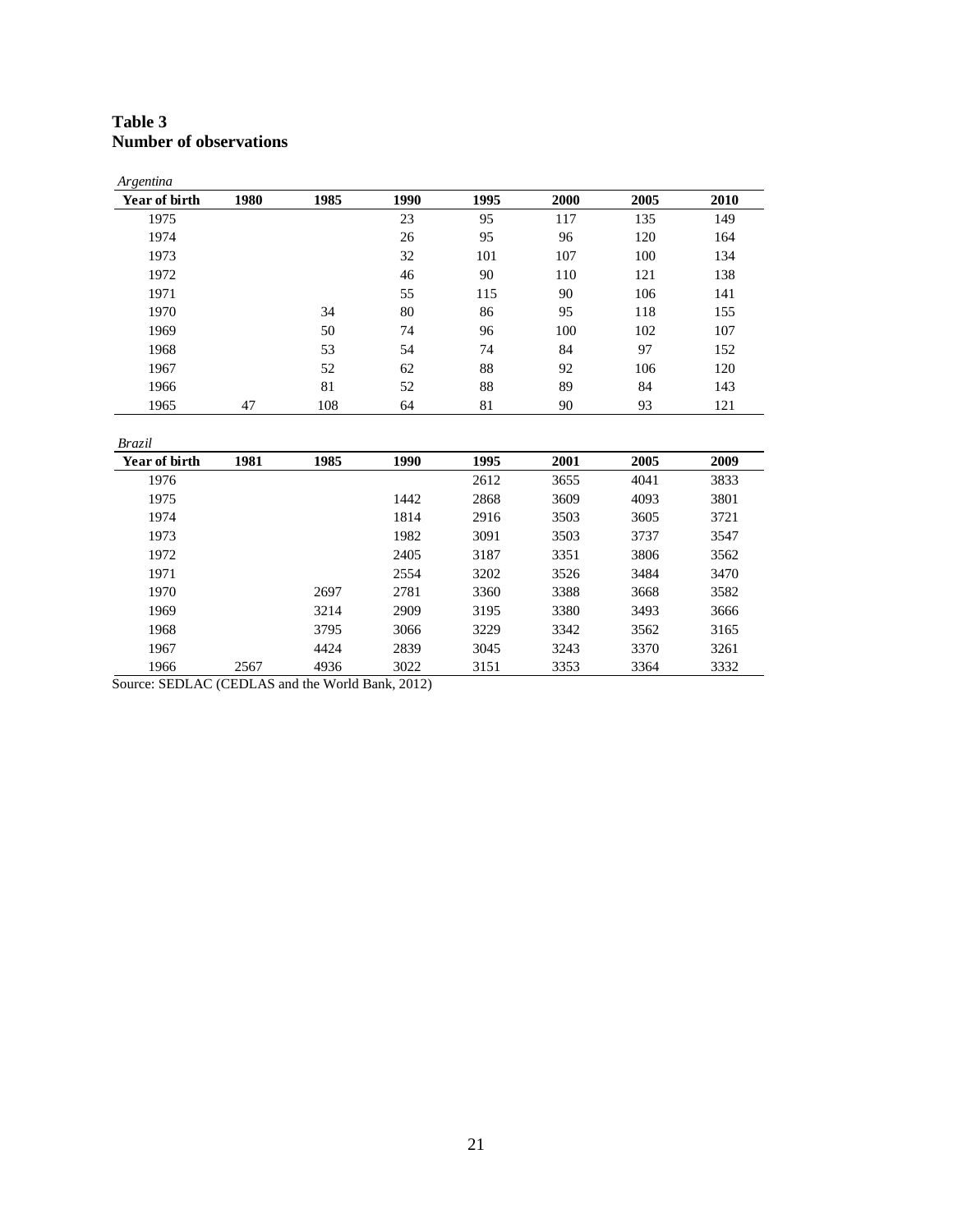# **Table 4 Trends and patterns in labor market outcomes, by age groups and cohorts**

| Year of birth |          |          | <b>Males</b> |          |          |          |          |          |          | <b>Females</b> |          |          |
|---------------|----------|----------|--------------|----------|----------|----------|----------|----------|----------|----------------|----------|----------|
|               | [15, 19] | [20, 24] | [25, 29]     | [30, 34] | [35, 39] | [40, 45] | [15, 19] | [20, 24] | [25, 29] | [30, 34]       | [35, 39] | [40, 45] |
| Argentina     |          |          |              |          |          |          |          |          |          |                |          |          |
| 1965          | 7.33     | 3.01     | 1.30         | 0.80     | 0.74     | 0.52     | 3.08     | 1.38     | 1.38     | 0.96           | 0.99     | 1.20     |
| 1966          | 3.72     | 2.16     | 1.29         | 0.88     | 0.83     | 0.52     | 4.41     | 2.62     | 1.21     | 1.10           | 1.00     | 0.90     |
| 1967          | 5.39     | 1.39     | 1.13         | 0.96     | 0.51     | 0.29     | 1.73     | 2.12     | 0.85     | 1.13           | 0.88     | 1.51     |
| 1968          | 2.87     | 2.37     | 1.00         | 0.60     | 0.41     | 0.00     | 3.22     | 2.80     | 1.55     | 0.68           | 1.37     | 0.76     |
| 1969          | 3.88     | 1.85     | 0.96         | 0.90     | 0.28     | 0.95     | 3.48     | 1.86     | 1.10     | 1.18           | 1.12     | 0.75     |
| 1970          | 5.40     | 1.73     | 0.78         | 0.95     | 0.67     | 1.00     | 4.96     | 1.98     | 1.17     | 0.66           | 1.10     | 1.43     |
| 1971          | 3.82     | 2.00     | 1.10         | 1.05     | 0.29     |          | 4.73     | 1.89     | 1.32     | 1.05           | 0.70     |          |
| 1972          | 4.37     | 1.51     | 1.19         | 0.87     | 0.71     |          | 6.69     | 1.87     | 1.08     | 1.22           | 0.97     |          |
| 1973          | 4.44     | 1.42     | 1.10         | 0.53     | 0.68     |          | 4.33     | 1.65     | 0.96     | 1.01           | 0.96     |          |
| 1974          | 3.73     | 1.40     | 1.03         | 0.82     | 0.31     |          | 4.28     | 1.78     | 1.63     | 1.33           | 1.26     |          |
| 1975          | 3.95     | 1.47     | 0.99         | 0.58     |          |          | 3.67     | 1.87     | 1.33     | 1.08           |          |          |
| <b>Brazil</b> |          |          |              |          |          |          |          |          |          |                |          |          |
| 1966          | 1.78     | 1.53     | 0.92         | 0.76     | 0.64     | 0.60     | 2.20     | 2.28     | 1.51     | 1.39           | 1.16     | 0.92     |
| 1967          | 1.78     | 1.61     | 1.06         | 0.79     | 0.62     | 0.51     | 2.24     | 2.39     | 1.47     | 1.27           | 1.03     | 0.91     |
| 1968          | 1.68     | 1.58     | 1.02         | 0.83     | 0.65     | 0.48     | 2.19     | 2.07     | 1.60     | 1.33           | 1.13     | 0.99     |
| 1969          | 1.58     | 1.54     | 0.99         | 0.81     | 0.61     | 0.61     | 2.35     | 2.14     | 1.58     | 1.32           | 1.11     | 0.85     |
| 1970          | 1.69     | 1.59     | 0.94         | 0.64     | 0.57     |          | 2.26     | 2.02     | 1.63     | 1.29           | 1.09     |          |
| 1971          | 1.75     | 1.47     | 0.96         | 0.69     | 0.56     |          | 2.16     | 1.96     | 1.59     | 1.28           | 1.08     |          |
| 1972          | 1.55     | 1.42     | 0.96         | 0.64     | 0.61     |          | 2.13     | 2.09     | 1.66     | 1.24           | 1.19     |          |
| 1973          | 1.67     | 1.33     | 0.93         | 0.66     | 0.58     |          | 2.23     | 2.02     | 1.64     | 1.20           | 1.36     |          |
| 1974          | 1.56     | 1.28     | 0.88         | 0.64     | 0.65     |          | 2.20     | 1.97     | 1.63     | 1.36           | 1.01     |          |
| 1975          | 1.55     | 1.35     | 0.89         | 0.66     |          |          | 1.95     | 2.01     | 1.58     | 1.35           |          |          |
| 1976          | 1.46     | 1.26     | 0.89         | 0.69     |          |          | 2.10     | 2.10     | 1.65     | 1.42           |          |          |

**Normalized unemployment rate**

#### **Normalized informality rate**

| Year of birth |          |          |          | <b>Males</b> |          |          |          |          | <b>Females</b> |          |          |          |
|---------------|----------|----------|----------|--------------|----------|----------|----------|----------|----------------|----------|----------|----------|
|               | [15, 19] | [20, 24] | [25, 29] | [30, 34]     | [35, 39] | [40, 45] | [15, 19] | [20, 24] | [25, 29]       | [30, 34] | [35, 39] | [40, 45] |
| Argentina     |          |          |          |              |          |          |          |          |                |          |          |          |
| 1965          | 3.26     | 1.38     | 0.82     | 0.82         | 0.76     | 0.83     | 2.83     | 1.39     | 0.97           | 0.87     | 1.05     | 1.21     |
| 1966          | 1.07     | 1.25     | 0.77     | 0.76         | 0.72     | 0.51     | 1.85     | 1.61     | 1.28           | 0.73     | 1.15     | 1.05     |
| 1967          | 1.94     | 1.13     | 0.84     | 0.84         | 0.82     | 0.56     | 1.64     | 1.34     | 1.08           | 0.97     | 1.06     | 0.94     |
| 1968          | 2.38     | 1.11     | 0.93     | 0.88         | 0.84     | 0.68     | 3.37     | 1.63     | 1.24           | 0.80     | 1.24     | 1.14     |
| 1969          | 2.36     | 1.06     | 0.82     | 0.78         | 0.83     | 0.93     | 2.56     | 1.16     | 0.96           | 0.84     | 1.33     | 1.27     |
| 1970          | 2.78     | 1.26     | 0.96     | 0.87         | 0.75     | 0.77     | 2.86     | 1.13     | 0.97           | 1.42     | 0.90     | 1.41     |
| 1971          | 2.39     | 1.37     | 1.09     | 0.97         | 0.73     |          | 2.93     | 1.19     | 1.10           | 1.13     | 1.42     |          |
| 1972          | 2.48     | 1.18     | 0.99     | 0.77         | 0.77     |          | 2.16     | 1.42     | 0.93           | 1.19     | 1.04     |          |
| 1973          | 2.13     | 1.27     | 1.14     | 0.80         | 0.87     |          | 2.42     | 1.23     | 0.89           | 1.01     | 1.11     |          |
| 1974          | 2.35     | 1.45     | 1.06     | 0.88         | 0.72     |          | 2.34     | 1.16     | 0.84           | 1.15     | 0.85     |          |
| 1975          | 2.33     | 1.34     | 1.14     | 0.95         |          |          | 1.63     | 1.43     | 1.27           | 1.07     |          |          |
| <b>Brazil</b> |          |          |          |              |          |          |          |          |                |          |          |          |
| 1966          | 1.92     | 1.13     | 0.88     | 0.81         | 0.75     | 0.64     | 1.87     | 1.07     | 0.95           | 0.91     | 0.93     | 0.86     |
| 1967          | 1.91     | 1.12     | 0.90     | 0.82         | 0.76     | 0.65     | 1.87     | 1.03     | 0.96           | 0.92     | 0.91     | 0.91     |
| 1968          | 1.91     | 1.12     | 0.87     | 0.79         | 0.76     | 0.66     | 1.89     | 1.10     | 0.93           | 0.92     | 0.93     | 0.92     |
| 1969          | 1.94     | 1.13     | 0.89     | 0.84         | 0.73     | 0.59     | 1.87     | 1.09     | 0.95           | 0.92     | 0.94     | 0.78     |
| 1970          | 1.93     | 1.16     | 0.92     | 0.82         | 0.73     |          | 1.91     | 1.15     | 0.98           | 0.95     | 0.96     |          |
| 1971          | 1.94     | 1.06     | 0.91     | 0.78         | 0.70     |          | 1.85     | 1.15     | 0.98           | 0.93     | 0.94     |          |
| 1972          | 2.07     | 1.14     | 0.92     | 0.79         | 0.70     |          | 2.03     | 1.15     | 0.96           | 0.94     | 0.87     |          |
| 1973          | 1.97     | 1.15     | 0.97     | 0.79         | 0.67     |          | 2.05     | 1.14     | 0.93           | 0.95     | 0.89     |          |
| 1974          | 1.87     | 1.15     | 0.92     | 0.83         | 0.56     |          | 1.85     | 1.11     | 1.03           | 0.98     | 0.80     |          |
| 1975          | 2.01     | 1.14     | 0.94     | 0.77         |          |          | 2.01     | 1.13     | 0.95           | 0.92     |          |          |
| 1976          | 1.83     | 1.25     | 0.90     | 0.73         |          |          | 1.84     | 1.15     | 0.98           | 0.91     |          |          |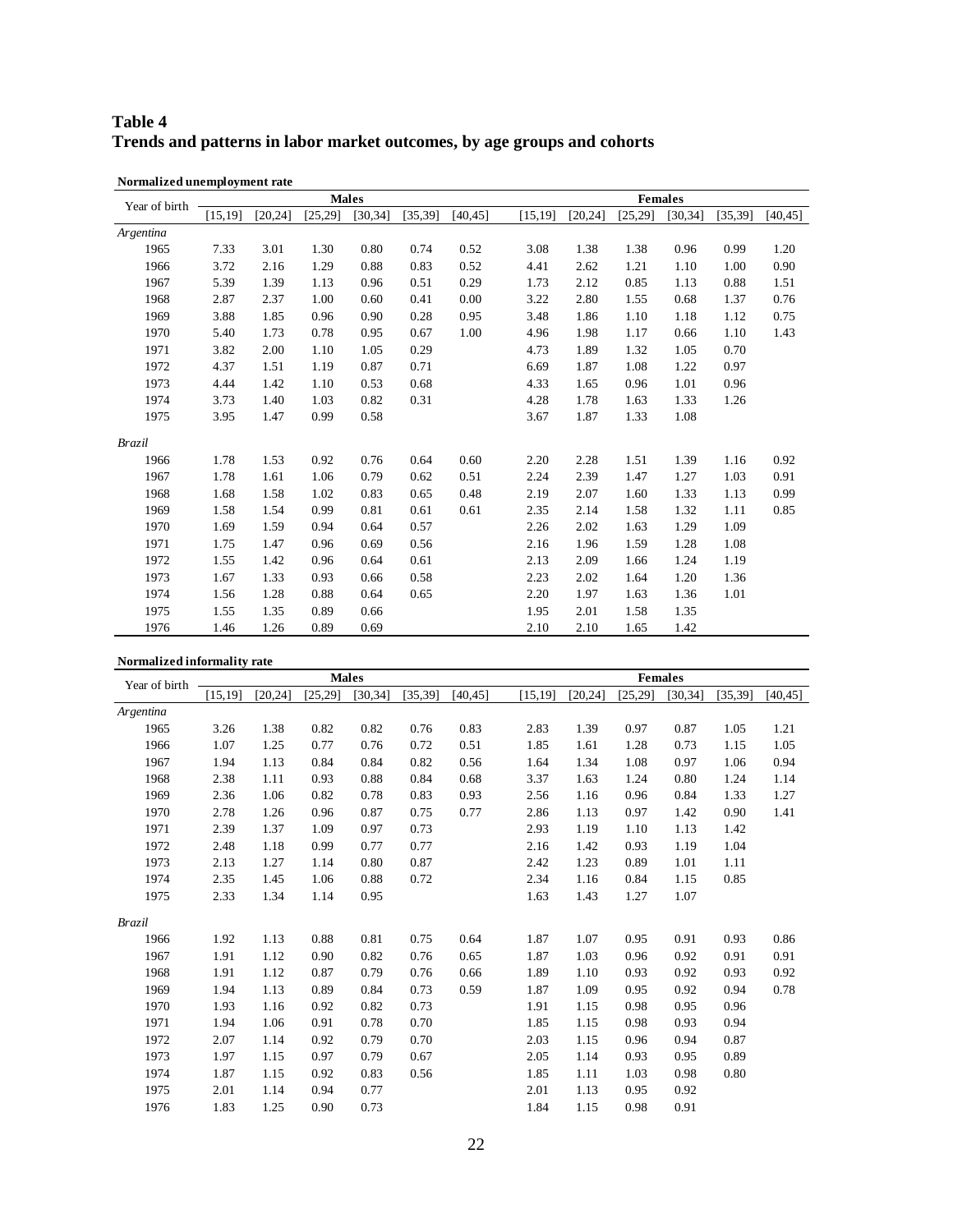| Year of birth |          |          |         | <b>Males</b> |          |          |          |          |          | <b>Females</b> |          |          |
|---------------|----------|----------|---------|--------------|----------|----------|----------|----------|----------|----------------|----------|----------|
|               | [15, 19] | [20, 24] | [25,29] | [30, 34]     | [35, 39] | [40, 45] | [15, 19] | [20, 24] | [25, 29] | [30, 34]       | [35, 39] | [40, 45] |
| Argentina     |          |          |         |              |          |          |          |          |          |                |          |          |
| 1965          | 0.40     | 0.66     | 0.86    | 0.92         | 1.03     | 0.99     | 0.36     | 0.62     | 0.67     | 0.63           | 0.72     | 1.00     |
| 1966          | 0.51     | 0.68     | 0.96    | 0.91         | 0.92     | 1.49     | 0.60     | 0.72     | 0.49     | 0.52           | 0.70     | 1.04     |
| 1967          | 0.54     | 0.84     | 0.96    | 1.00         | 1.13     | 1.17     | 0.57     | 0.66     | 0.61     | 0.58           | 0.79     | 1.04     |
| 1968          | 0.49     | 0.68     | 0.88    | 1.04         | 1.12     | 1.11     | 0.41     | 0.54     | 0.75     | 0.53           | 0.93     | 1.07     |
| 1969          | 0.51     | 0.73     | 0.84    | 0.96         | 1.03     | 1.13     | 0.52     | 0.64     | 0.72     | 0.49           | 1.05     | 1.15     |
| 1970          | 0.47     | 0.70     | 0.74    | 0.96         | 0.99     | 1.04     | 0.39     | 0.67     | 0.54     | 0.51           | 0.79     | 1.07     |
| 1971          | 0.52     | 0.63     | 0.82    | 0.85         | 1.11     |          | 0.47     | 0.50     | 0.58     | 0.69           | 0.90     |          |
| 1972          | 0.64     | 0.68     | 0.69    | 0.96         | 1.04     |          | 0.35     | 0.48     | 0.61     | 0.85           | 0.97     |          |
| 1973          | 0.47     | 0.64     | 0.65    | 1.03         | 1.06     |          | 0.47     | 0.57     | 0.42     | 0.91           | 0.96     |          |
| 1974          | 0.46     | 0.57     | 0.64    | 1.08         | 1.27     |          | 0.33     | 0.49     | 0.45     | 0.98           | 1.23     |          |
| 1975          | 0.46     | 0.51     | 0.63    | 0.98         |          |          | 0.31     | 0.40     | 0.52     | 0.93           |          |          |
| <b>Brazil</b> |          |          |         |              |          |          |          |          |          |                |          |          |
| 1966          | 0.37     | 0.60     | 1.03    | 1.19         | 1.24     | 1.30     | 0.28     | 0.53     | 0.84     | 0.97           | 1.01     | 1.06     |
| 1967          | 0.36     | 0.60     | 0.92    | 1.15         | 1.19     | 1.37     | 0.28     | 0.49     | 0.81     | 0.97           | 1.01     | 1.00     |
| 1968          | 0.36     | 0.66     | 0.86    | 1.10         | 1.20     | 1.25     | 0.28     | 0.54     | 0.81     | 0.95           | 1.06     | 1.15     |
| 1969          | 0.36     | 0.63     | 0.87    | 1.01         | 1.20     | 1.16     | 0.27     | 0.56     | 0.79     | 0.92           | 0.95     | 1.02     |
| 1970          | 0.34     | 0.62     | 0.86    | 1.05         | 1.17     |          | 0.27     | 0.55     | 0.77     | 0.91           | 0.92     |          |
| 1971          | 0.33     | 0.68     | 0.84    | 1.08         | 1.16     |          | 0.27     | 0.54     | 0.76     | 0.97           | 0.93     |          |
| 1972          | 0.29     | 0.63     | 0.83    | 1.00         | 1.09     |          | 0.25     | 0.54     | 0.79     | 0.91           | 0.94     |          |
| 1973          | 0.37     | 0.58     | 0.84    | 1.20         | 1.09     |          | 0.30     | 0.54     | 0.79     | 0.93           | 0.93     |          |
| 1974          | 0.36     | 0.59     | 0.84    | 1.05         | 1.09     |          | 0.31     | 0.55     | 0.74     | 0.94           | 0.90     |          |
| 1975          | 0.33     | 0.60     | 0.86    | 0.99         |          |          | 0.28     | 0.55     | 0.84     | 0.95           |          |          |
| 1976          | 0.36     | 0.56     | 0.85    | 0.98         |          |          | 0.31     | 0.50     | 0.80     | 0.92           |          |          |

#### **Normalized hourly wages**

Source: Author's calculations from pseudo-panel data for each country.

# **Table 5 Pooled OLS estimation**

*Mean effects*

#### *Males*

|                     | <b>Adult unemployment</b> |             |               | <b>Adult informality</b> | <b>Adult</b> wages |               |               | <b>Adult</b> wages |
|---------------------|---------------------------|-------------|---------------|--------------------------|--------------------|---------------|---------------|--------------------|
|                     | Argentina                 | Brazil      | Argentina     | Brazil                   | Argentina          | <b>Brazil</b> | Argentina     | Brazil             |
| Youth unemployment  | 0.005                     | 0.009       |               |                          | $-0.005$           | $-0.009$      |               |                    |
|                     | $[0.002]$ **              | $[0.005]$ * |               |                          | $[0.000]$ ***      | [0.006]       |               |                    |
| Youth informality   |                           |             | 0.006         | 0.007                    |                    |               | $-0.004$      | $-0.012$           |
|                     |                           |             | $[0.001]$ *** | $[0.001]$ ***            |                    |               | $[0.000]$ *** | $[0.002]$ ***      |
| <b>Observations</b> | 176                       | 128         | 176           | 128                      | 176                | 128           | 176           | 128                |
| $R^2$               | 0.10                      | 0.41        | 0.40          | 0.71                     | 0.35               | 0.59          | 0.36          | 0.81               |

#### *Females*

|                     | <b>Adult unemployment</b> |         |             | <b>Adult informality</b> | <b>Adult</b> wages |         | <b>Adult</b> wages |               |  |
|---------------------|---------------------------|---------|-------------|--------------------------|--------------------|---------|--------------------|---------------|--|
|                     | Argentina                 | Brazil  | Argentina   | <b>Brazil</b>            | Argentina          | Brazil  | Argentina          | <b>Brazil</b> |  |
| Youth unemployment  | 0.003                     | 0.001   |             |                          | $-0.003$           | 0.001   |                    |               |  |
|                     | $[0.001]*$                | [0.002] |             |                          | $[0.001]$ ***      | [0.003] |                    |               |  |
| Youth informality   |                           |         | 0.002       | 0.006                    |                    |         | $-0.004$           | $-0.011$      |  |
|                     |                           |         | $[0.001]$ * | $[0.001]$ ***            |                    |         | $[0.001]$ ***      | $[0.002]$ *** |  |
| <b>Observations</b> | 176                       | 128     | 176         | 128                      | 176                | 128     | 176                | 128           |  |
| $R^2$               | 0.04                      | 0.69    | 0.18        | 0.45                     | 0.23               | 0.50    | 0.21               | 0.74          |  |

Source: Author's calculations from pseudo-panel data for each country.

Robust standard errors in parentheses.

\* significant at 10%; \*\* significant at 5%; \*\*\* significant at 1%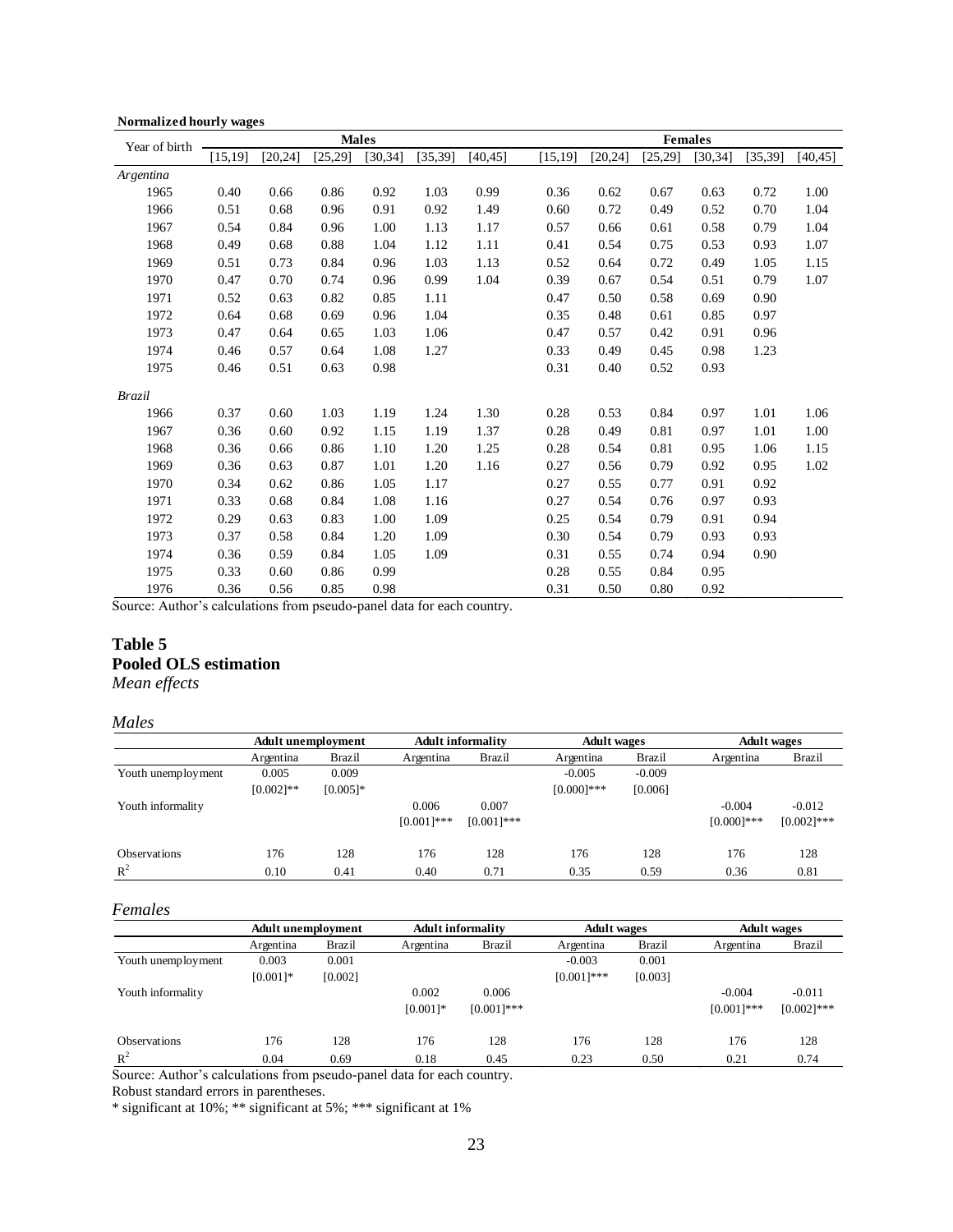# **Table 6 Pooled OLS estimation**

*Heterogeneous effects by age*

### *Males*

|                     |              | <b>Adult unemployment</b> |              | <b>Adult informality</b> | <b>Adult</b> wages |               |               | <b>Adult</b> wages |
|---------------------|--------------|---------------------------|--------------|--------------------------|--------------------|---------------|---------------|--------------------|
|                     | Argentina    | <b>Brazil</b>             | Argentina    | <b>Brazil</b>            | Argentina          | <b>Brazil</b> | Argentina     | <b>Brazil</b>      |
| Unemployment        |              |                           |              |                          |                    |               |               |                    |
| Aged [25,35)        | 0.005        | 0.009                     |              |                          | $-0.005$           | $-0.009$      |               |                    |
|                     | $[0.002]$ ** | $[0.004]$ **              |              |                          | $[0.001]***$       | [0.005]       |               |                    |
| Aged [35,45]        | 0.004        | $-0.007$                  |              |                          | $-0.003$           | 0.002         |               |                    |
|                     | [0.005]      | $[0.003]$ ***             |              |                          | $[0.001]**$        | $[0.004]$ **  |               |                    |
| Informality         |              |                           |              |                          |                    |               |               |                    |
| Aged [25,35)        |              |                           | 0.006        | 0.007                    |                    |               | $-0.005$      | $-0.011$           |
|                     |              |                           | $[0.001]***$ | $[0.001]***$             |                    |               | $[0.000]$ *** | $[0.002]$ ***      |
| Aged [35,45]        |              |                           | 0.005        | 0.006                    |                    |               | $-0.003$      | $-0.008$           |
|                     |              |                           | $[0.001]**$  | [0.001]                  |                    |               | $[0.001]**$   | $[0.001]**$        |
| <b>Observations</b> | 176          | 128                       | 176          | 128                      | 176                | 128           | 176           | 128                |
| $R^2$               | 0.12         | 0.46                      | 0.40         | 0.72                     | 0.36               | 0.64          | 0.38          | 0.83               |

#### *Females*

|                     | <b>Adult unemployment</b> |               |           | <b>Adult informality</b> | <b>Adult</b> wages |               |              | <b>Adult</b> wages |
|---------------------|---------------------------|---------------|-----------|--------------------------|--------------------|---------------|--------------|--------------------|
|                     | Argentina                 | <b>Brazil</b> | Argentina | <b>Brazil</b>            | Argentina          | <b>Brazil</b> | Argentina    | <b>Brazil</b>      |
| Unemployment        |                           |               |           |                          |                    |               |              |                    |
| Aged [25,35)        | 0.004                     | 0.002         |           |                          | $-0.004$           | 0.002         |              |                    |
|                     | $[0.001]$ ***             | [0.002]       |           |                          | $[0.001]***$       | [0.003]       |              |                    |
| Aged [35,45]        | $-0.001$                  | 0.001         |           |                          | $-0.002$           | $-0.003$      |              |                    |
|                     | $[0.002]**$               | [0.005]       |           |                          | $[0.001]*$         | [0.005]       |              |                    |
| Informality         |                           |               |           |                          |                    |               |              |                    |
| Aged [25,35)        |                           |               | 0.002     | 0.006                    |                    |               | $-0.004$     | $-0.012$           |
|                     |                           |               | [0.001]   | $[0.001]$ ***            |                    |               | $[0.001]***$ | $[0.002]$ ***      |
| Aged [35,45]        |                           |               | 0.001     | 0.004                    |                    |               | $-0.002$     | $-0.009$           |
|                     |                           |               | [0.002]   | $[0.001]$ **             |                    |               | [0.001]      | $[0.001]$ ***      |
| <b>Observations</b> | 176                       | 128           | 176       | 128                      | 176                | 128           | 176          | 128                |
| $R^2$               | 0.07                      | 0.69          | 0.18      | 0.47                     | 0.25               | 0.51          | 0.23         | 0.76               |

Source: Author's calculations from pseudo-panel data for each country.

Robust standard errors in parentheses.

\* significant at 10%; \*\* significant at 5%; \*\*\* significant at 1%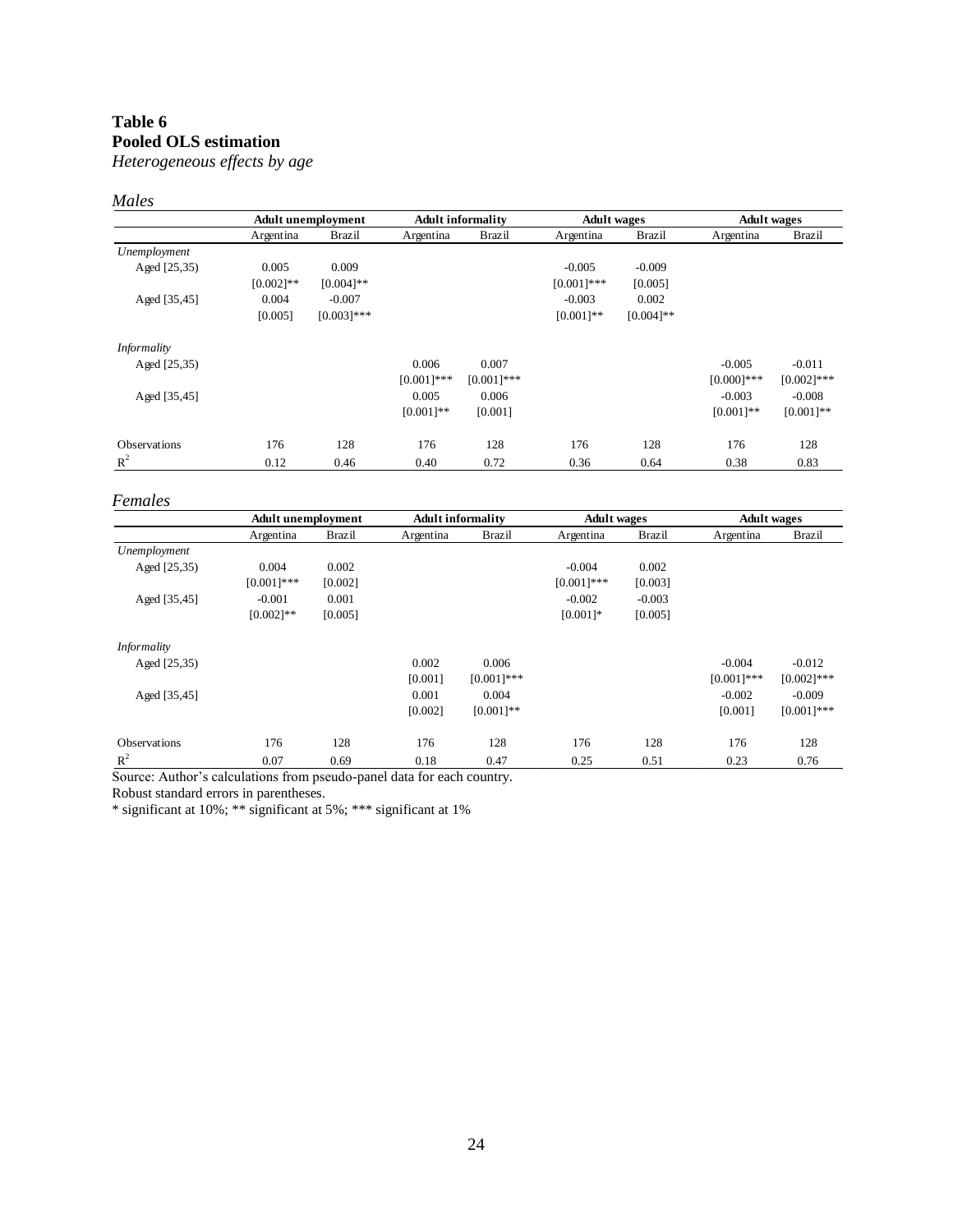# **Table 7 Pooled OLS estimation**

*Heterogeneous effects by years of education*

### *Males*

|                                    | <b>Adult unemployment</b> |          | <b>Adult informality</b> |               | <b>Adult</b> wages |               | <b>Adult</b> wages |               |
|------------------------------------|---------------------------|----------|--------------------------|---------------|--------------------|---------------|--------------------|---------------|
|                                    | Argentina                 | Brazil   | Argentina                | <b>Brazil</b> | Argentina          | <b>Brazil</b> | Argentina          | Brazil        |
| Youth unemployment                 | 0.036                     | 0.035    |                          |               | $-0.017$           | $-0.111$      |                    |               |
|                                    | [0.024]                   | [0.028]  |                          |               | $[0.005]$ ***      | $[0.040]$ **  |                    |               |
| Youth unemployment * years of educ | $-0.003$                  | $-0.003$ |                          |               | 0.001              | 0.013         |                    |               |
|                                    | [0.002]                   | [0.003]  |                          |               | $[0.001]$ **       | $[0.005]$ **  |                    |               |
| Youth informality                  |                           |          | 0.012                    | 0.033         |                    |               | $-0.015$           | $-0.038$      |
|                                    |                           |          | $[0.004]$ **             | $[0.003]$ *** |                    |               | $[0.005]$ **       | $[0.005]$ *** |
| Youth informality * years of educ  |                           |          | $-0.001$                 | $-0.004$      |                    |               | 0.001              | 0.004         |
|                                    |                           |          | [0.000]                  | $[0.000]$ *** |                    |               | $[0.000]$ *        | $[0.001]***$  |
| <b>Observations</b>                | 176                       | 128      | 176                      | 128           | 176                | 128           | 176                | 128           |
| $R^2$                              | 0.10                      | 0.41     | 0.40                     | 0.81          | 0.36               | 0.64          | 0.38               | 0.83          |

#### *Females*

|                                    | <b>Adult unemployment</b> |          | <b>Adult informality</b> |               | <b>Adult</b> wages |               | <b>Adult</b> wages |               |
|------------------------------------|---------------------------|----------|--------------------------|---------------|--------------------|---------------|--------------------|---------------|
|                                    | Argentina                 | Brazil   | Argentina                | Brazil        | Argentina          | <b>Brazil</b> | Argentina          | <b>Brazil</b> |
| Youth unemployment                 | 0.014                     | $-0.041$ |                          |               | 0.001              | 0.031         |                    |               |
|                                    | [0.012]                   | [0.027]  |                          |               | [0.007]            | [0.046]       |                    |               |
| Youth unemployment * years of educ | $-0.001$                  | 0.005    |                          |               | 0.000              | $-0.004$      |                    |               |
|                                    | [0.001]                   | [0.003]  |                          |               | [0.001]            | [0.005]       |                    |               |
| Youth informality                  |                           |          | 0.006                    | 0.028         |                    |               | 0.007              | $-0.035$      |
|                                    |                           |          | [0.009]                  | $[0.006]$ *** |                    |               | [0.010]            | $[0.010]$ *** |
| Youth informality * years of educ  |                           |          | 0.000                    | $-0.003$      |                    |               | $-0.001$           | 0.003         |
|                                    |                           |          | [0.001]                  | $[0.001]$ *** |                    |               | [0.001]            | $[0.001]*$    |
| <b>Observations</b>                | 176                       | 128      | 176                      | 128           | 176                | 128           | 176                | 128           |
| $R^2$                              | 0.04                      | 0.70     | 0.18                     | 0.52          | 0.23               | 0.50          | 0.21               | 0.77          |

Source: Author's calculations from pseudo-panel data for each country.

Robust standard errors in parentheses.

\* significant at 10%; \*\* significant at 5%; \*\*\* significant at 1%

# **Table 8 Two step estimation**

*Second stage results*

#### *Males*

|                     | Adult unemployment |               | <b>Adult informality</b> |               | <b>Adult</b> wages |               | <b>Adult</b> wages |               |
|---------------------|--------------------|---------------|--------------------------|---------------|--------------------|---------------|--------------------|---------------|
|                     | Argentina          | Brazil        | Argentina                | <b>Brazil</b> | Argentina          | <b>Brazil</b> | Argentina          | Brazil        |
| Youth unemployment  | 0.005              | 0.018         |                          |               | $-0.005$           | $-0.027$      |                    |               |
|                     | $[0.002]$ **       | $[0.004]$ *** |                          |               | $[0.000]$ ***      | $[0.007]$ *** |                    |               |
| Youth informality   |                    |               | 0.005                    | 0.007         |                    |               | $-0.004$           | $-0.012$      |
|                     |                    |               | $[0.000]$ ***            | $[0.000]$ *** |                    |               | $[0.000]$ ***      | $[0.001]$ *** |
| <b>Observations</b> | 10                 | 10            | 10                       | 10            | 10                 | 10            | 10                 | 10            |
| $R^2$               | 0.40               | 0.70          | 0.94                     | 0.98          | 0.92               | 0.68          | 0.94               | 0.98          |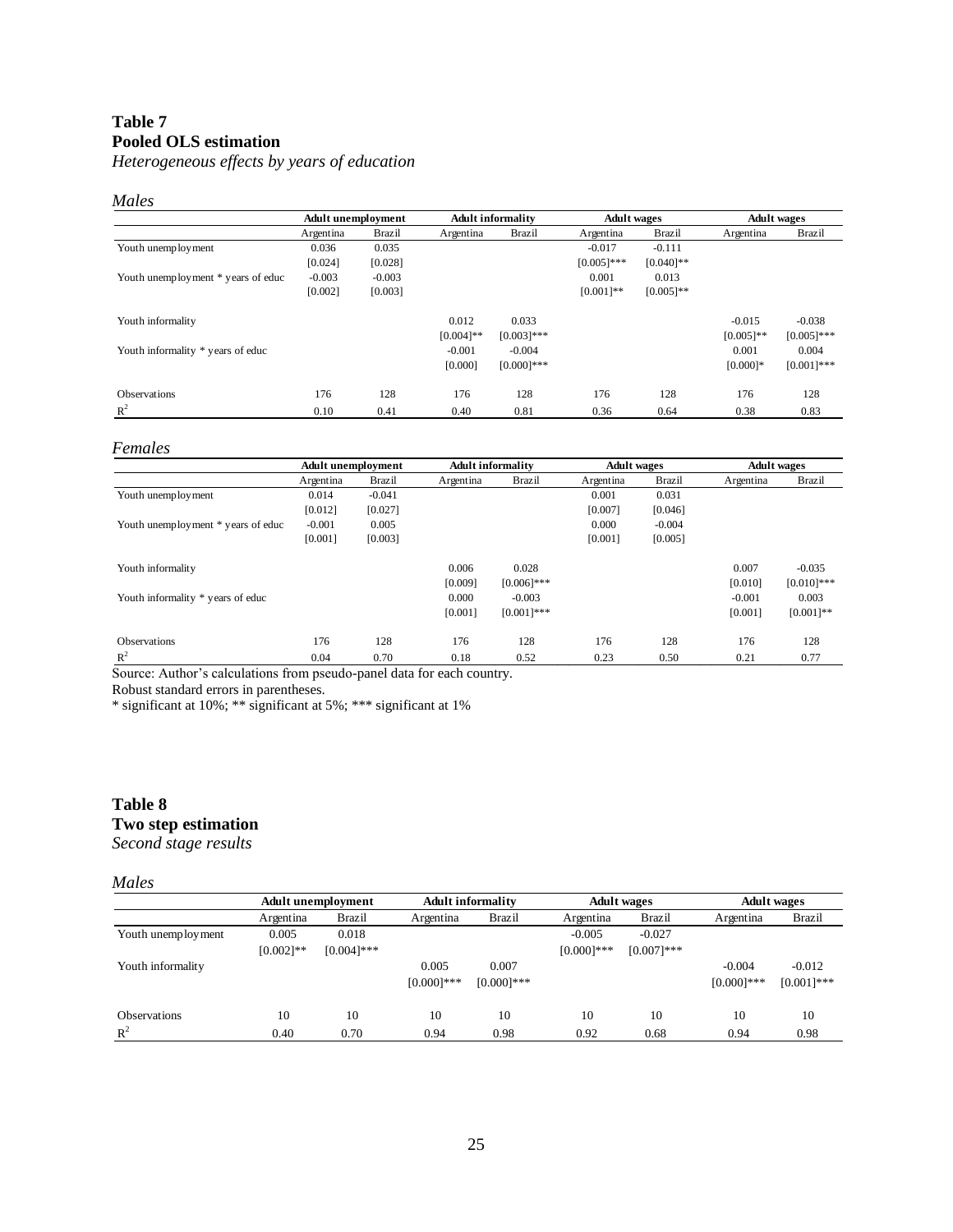#### *Females*

|                     | Adult unemployment |         |           | <b>Adult informality</b> |               | <b>Adult</b> wages |               | <b>Adult</b> wages |  |
|---------------------|--------------------|---------|-----------|--------------------------|---------------|--------------------|---------------|--------------------|--|
|                     | Argentina          | Brazil  | Argentina | <b>Brazil</b>            | Argentina     | <b>Brazil</b>      | Argentina     | Brazil             |  |
| Youth unemployment  | 0.003              | 0.006   |           |                          | $-0.003$      | $-0.011$           |               |                    |  |
|                     | $[0.002]$ *        | [0.008] |           |                          | $[0.001]$ *** | [0.013]            |               |                    |  |
| Youth informality   |                    |         | 0.001     | 0.006                    |               |                    | $-0.003$      | $-0.012$           |  |
|                     |                    |         | [0.001]   | $[0.000]$ ***            |               |                    | $[0.001]$ *** | $[0.001]***$       |  |
| <b>Observations</b> | 10                 | 10      | 10        | 10                       | 10            | 10                 | 10            | 10                 |  |
| $R^2$               | 0.36               | 0.07    | 0.19      | 0.98                     | 0.73          | 0.09               | 0.65          | 0.98               |  |

Source: Author's calculations from pseudo-panel data for each country.

Robust standard errors in parentheses.

\* significant at 10%; \*\* significant at 5%; \*\*\* significant at 1%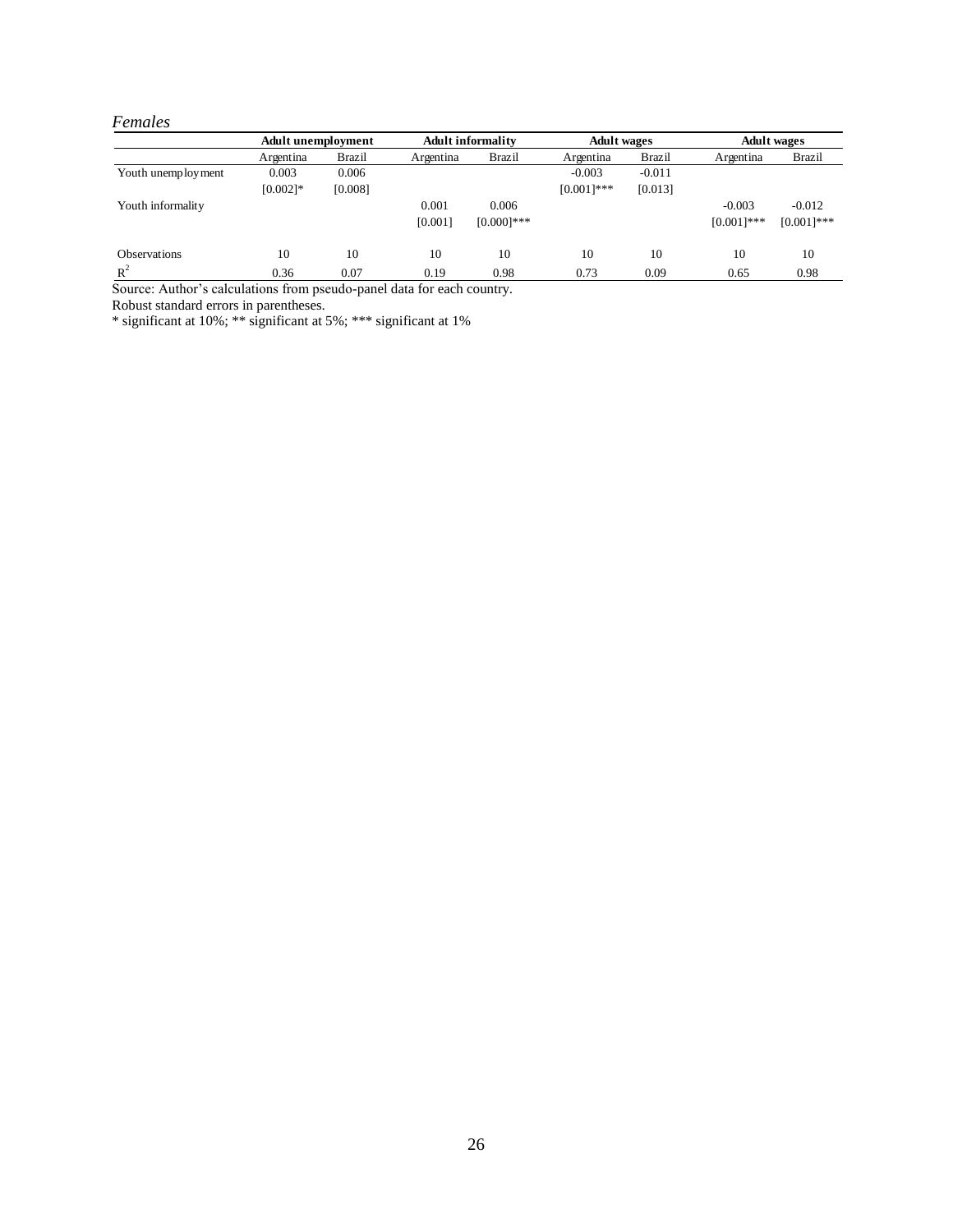**Figure 1 Normalized unemployment rate by cohort**

*Males*



Source: Author's calculations from pseudo-panel data for each country. Note: Legend indicates year of birth.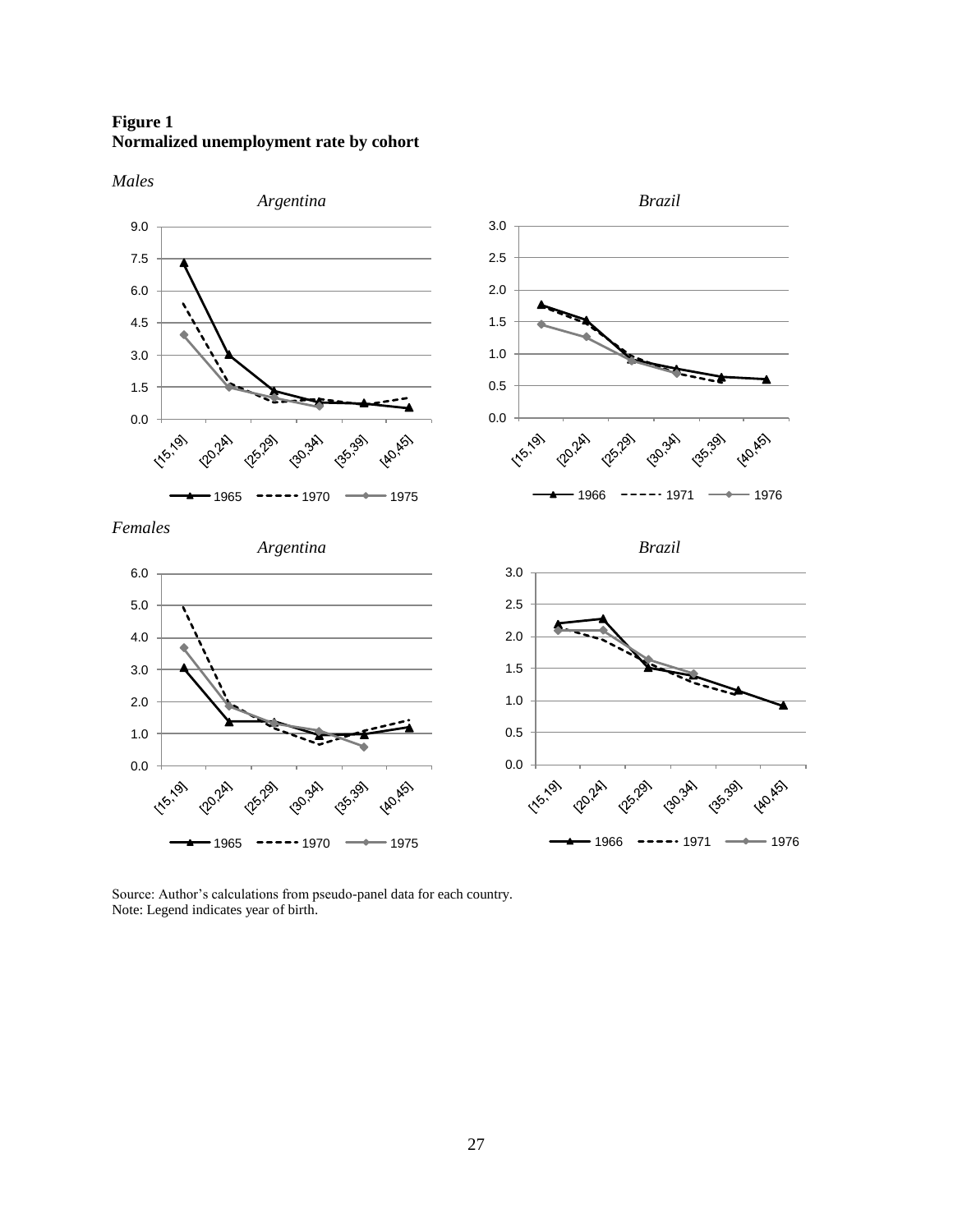**Figure 2 Normalized informality rate**

*Males*



Source: Author's calculations from pseudo-panel data for each country. Note: Legend indicates year of birth.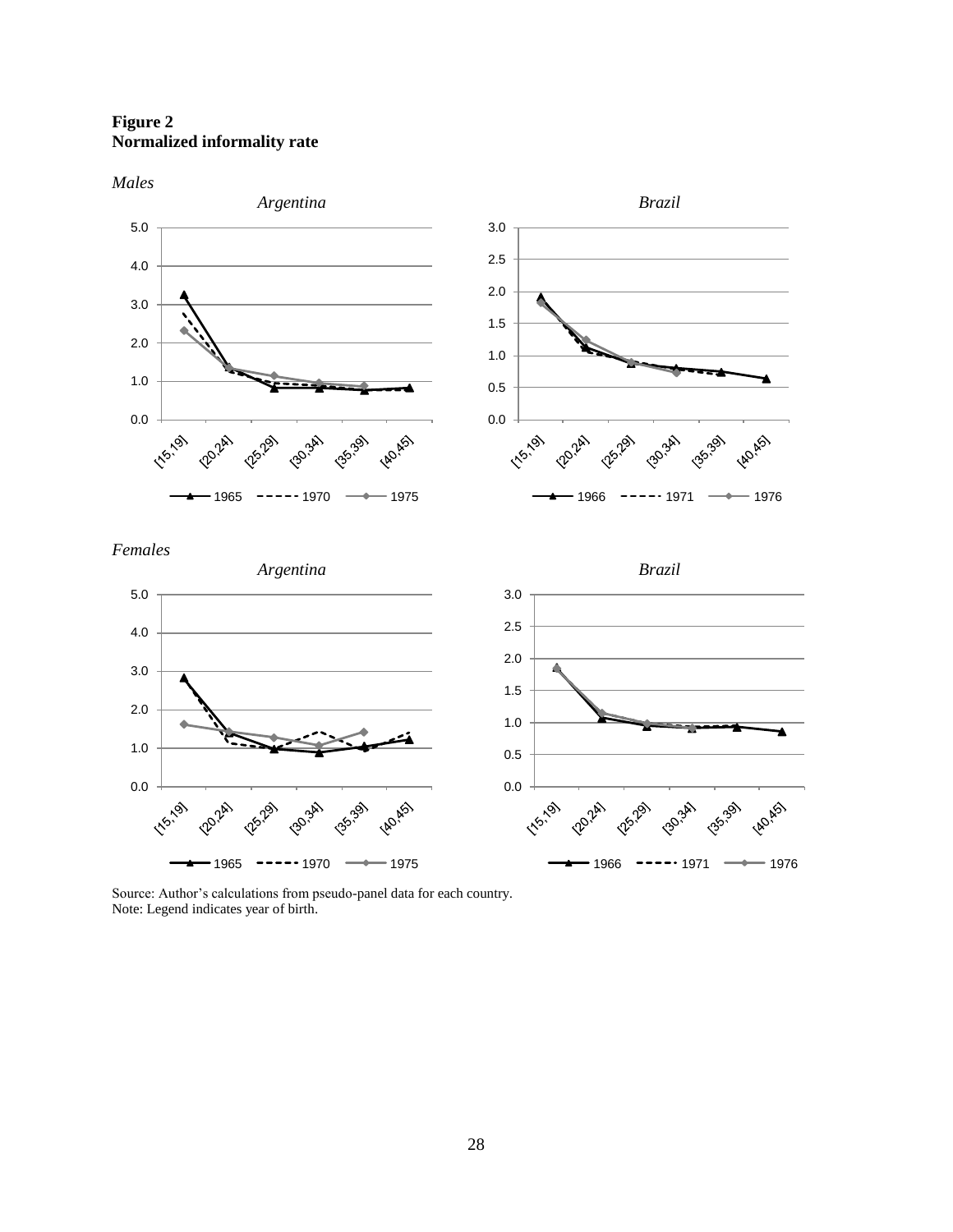**Figure 3 Normalized hourly wages**

*Males*



Source: Author's calculations from pseudo-panel data for each country. Note: Legend indicates year of birth.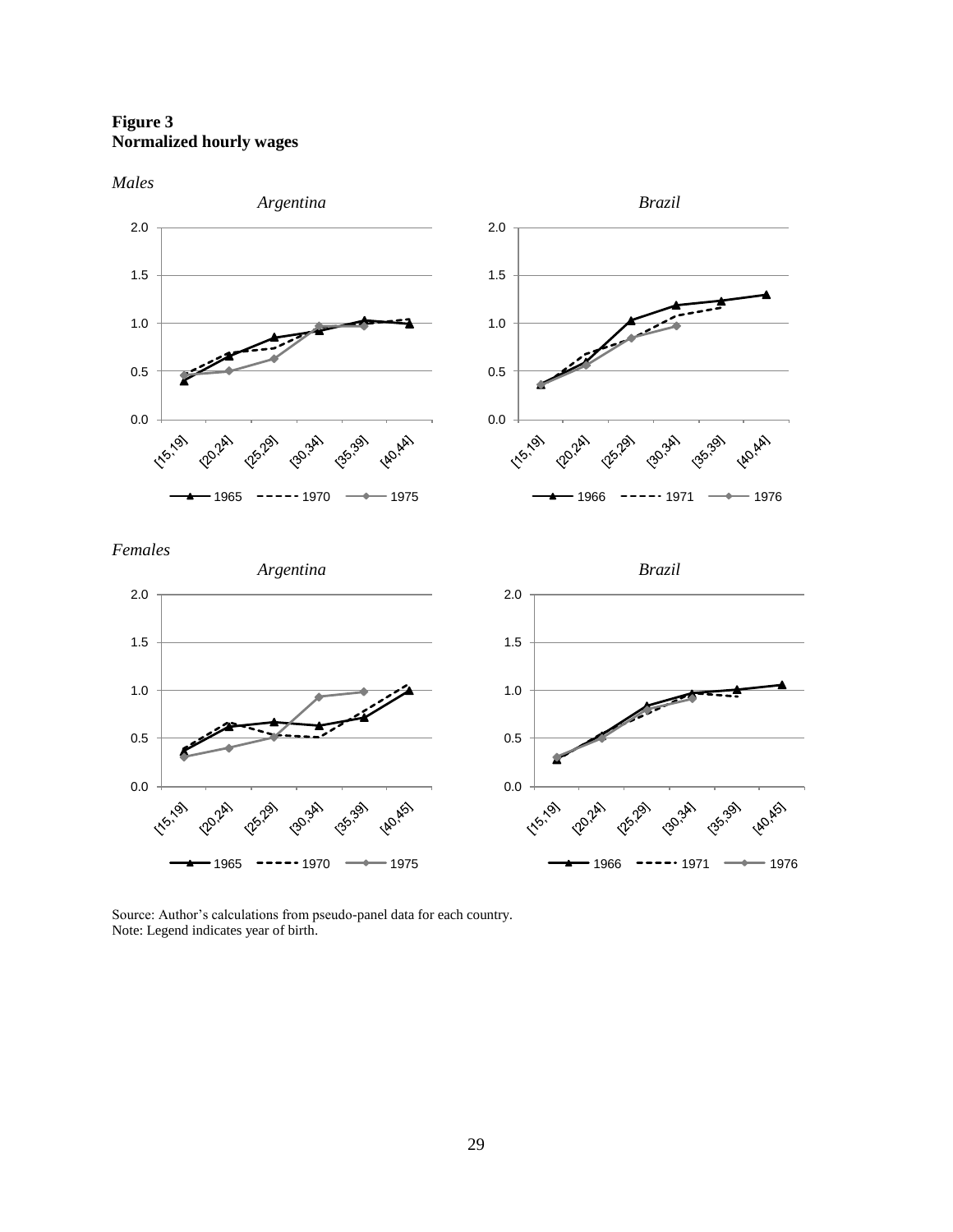# **Figure 4 Relationship between adult and youth labor market outcomes**





Source: Author's calculations from pseudo-panel data for each country.

Note: Adult unemployment/informality and youth unemployment/informality are normalized by the aggregate unemployment/informality rate.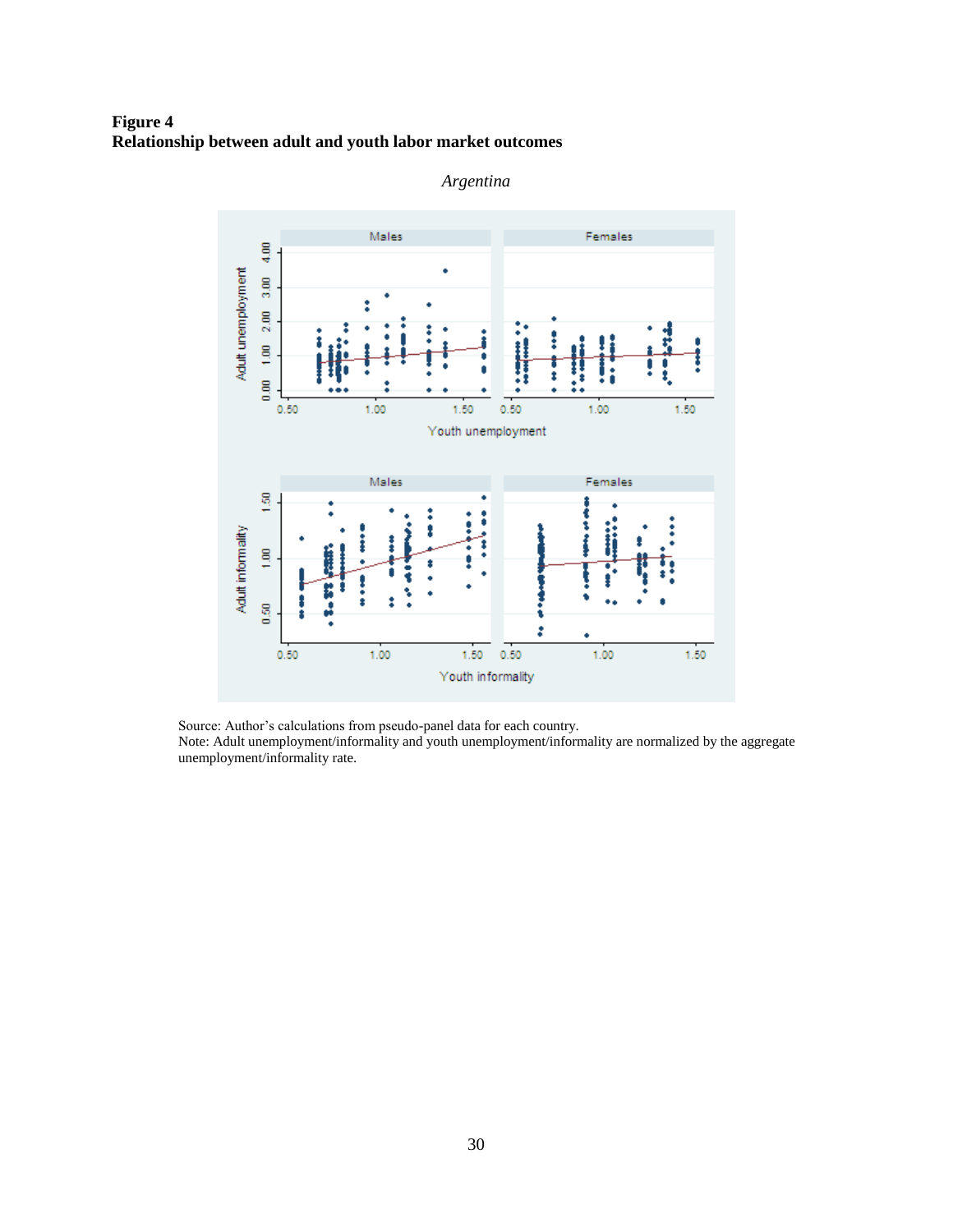**Figure 5 Relationship between adult hourly wages and youth unemployment/informality**



*Argentina*

Source: Author"s calculations from pseudo-panel data for each country.

Note: Adult hourly wages and youth unemployment/informality are normalized by the aggregate hourly wage or unemployment/informality rate.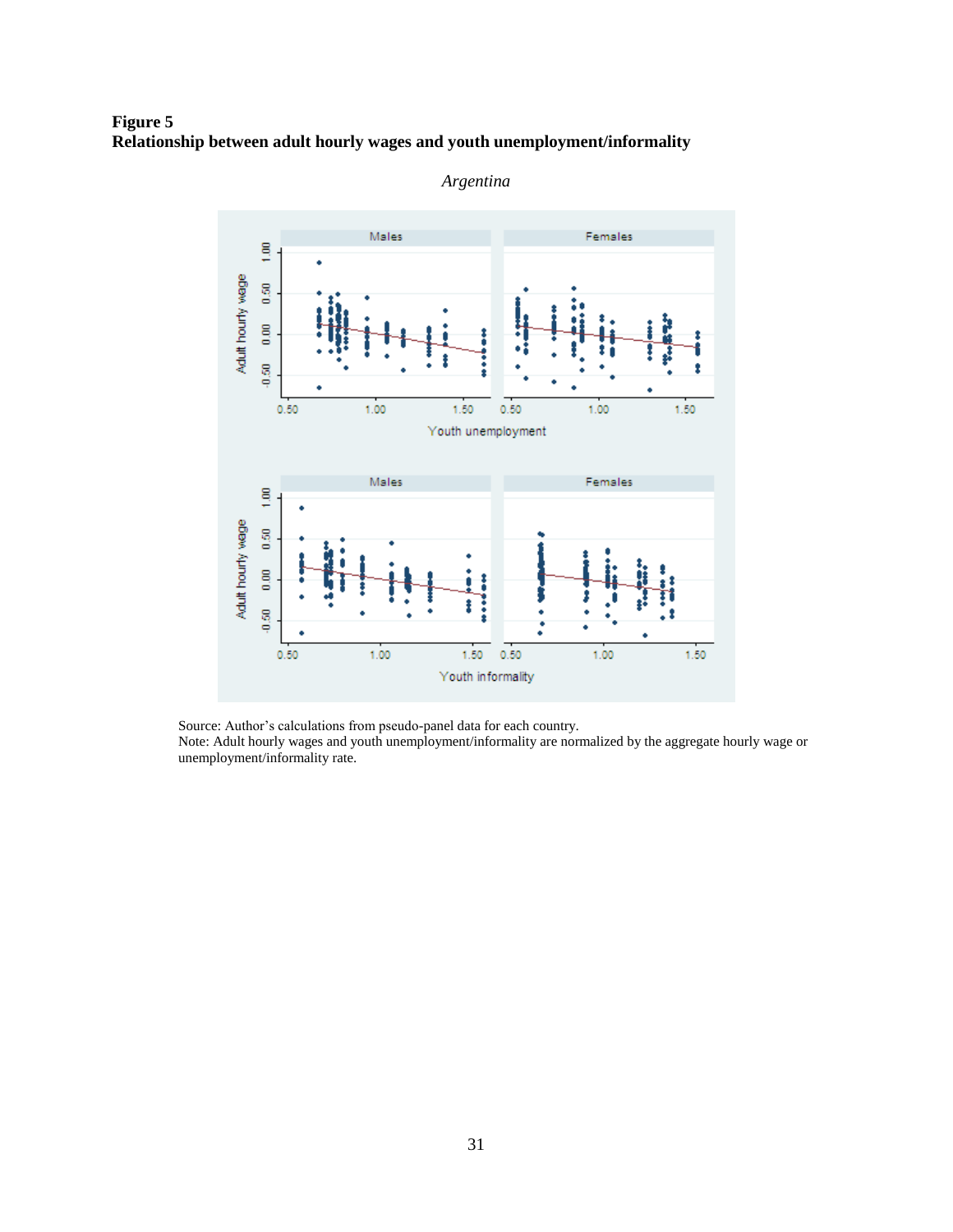**Figure 6 Relationship between adult and youth labor market outcomes**



*Brazil*

Source: Author"s calculations from pseudo-panel data for each country.

Note: Adult unemployment/informality and youth unemployment/informality are normalized by the aggregate unemployment/informality rate.